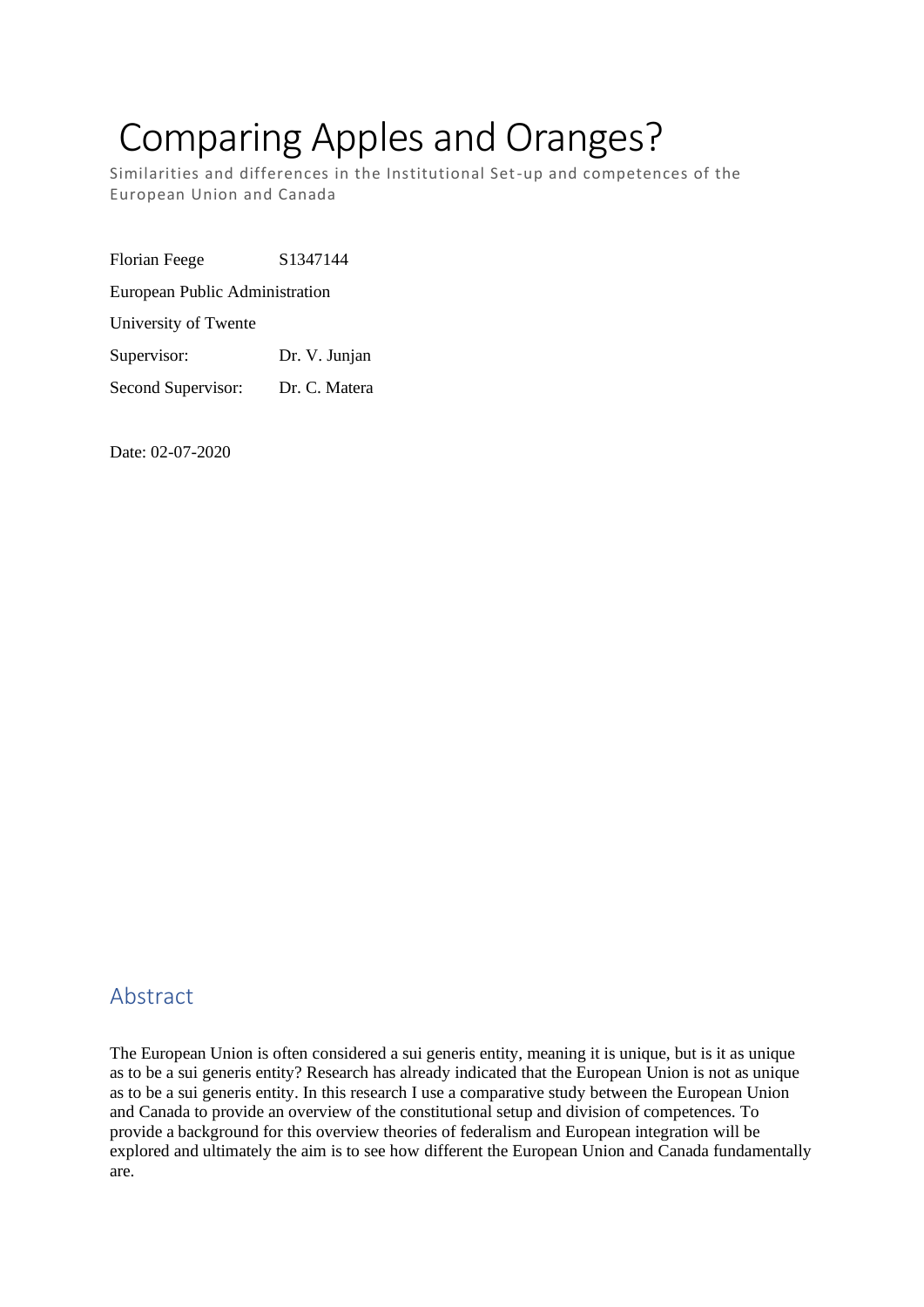#### Introduction

The European Union (EU) has been an unique actor on a global scale since its inception and has been the subject of many studies. In this research we will use a different perspective on the EU, we will compare the EU as a state. With the size, economic and political power in mind, one can refer to the EU as a big player on the global stage and many researchers have tried to put a label on it. However there are different ways of looking towards the EU. Some see it as a 'kind of its own' actor (Niemann & Bretherton, 2013), others see it as a form of great power (Bengtsson & Elgström, 2012) or even as an empire (Zielonka, 2008). I however will simply be evaluating it as an federal state. Verdun (Verdun, 2016) noted the EU already was on a clear federal path and already has some federal features, so I was intrigued to see how fat along it is.

But since the EU, assuming as we do that it is a federal state, would be a special kind of federal state we would like to compare it to a state that is not already located in the Western Europe and part of the EU, as for instance Germany or Belgium. Burgess (1996) analyzed the building of the European Union and stated that with incremental steps it has been building towards a federal state. In his analysis he states that the framework has been laid down but was designed to be fleshed out later. However this framework is also the reason this has not yet happened. Member States are reluctant to transfer their own authorities to the EU and flesh out this framework.

The comparison this research is dedicated to compare the EU with is Canada. There already are articles comparing the two countries or aspects of it (Bakvis, 2013; Fossum, 2009; Verdun, 2016). And Canada with its institutional setup is, relatively seen, an interesting matchup with the EU. This because of the lower number of provinces which makes it easier to compare with the EU. Another interesting similarity between Canada and the EU is that both countries are a multinational federation. A multinational federation acknowledges the existence of various nations within the federation and realizes it needs to accommodate these different minorities (Belgium, Canada) (Verdun, 2016).

Canada has also had some changes in the way its federal system has been operated. Where 'Executive federalism' or 'federal-provincial diplomacy' has been the standard for a long time it now has made a change in the conduct of federalism and intergovernmental relations to a principle of codetermination of broad national policies which has been dubbed 'collaborative federalism'(Cameron & Simeon, 2002).

Verdun looks in her article "the Federal Features of the EU: Lessons from Canada" to what extent the EU already has federal features (Verdun, 2016). She first discusses the concept of federalism which is different from that of federation. A federation refers to institutions and constitutional setup, it seeks to treat all citizens the same and have representation by territory ('territorial' federation) or has different minorities, nations or communities which it needs to accommodate within the federation ('multinational' federation). Federalism is an ideology that seeks the active promotion of support for federation. In this research Verdun notices that although the EU shows federal elements it lacks the ideology. However the comparison with Canada is attractive, Verdun states that nature of the Canadian federal system makes some comparisons striking. She concludes from this research that the EU is on a clear federal path. This path is taken with incremental steps and the EU already has a considerable amount of federal features but lacks the tradition, ideology and advocacy to a federal goal which define federalism.

A long standing form of federalism in Canada has been 'executive federalism' however in his article "intergovernmental relations in Canada: the emergence of collaborative federalism" Cameron and Simeon (2002) discuss that there have been changes in the form of federalism and the intergovernmental relations in Canada. The broad national policies are increasingly characterized by codetermination which leads to a new form they call 'collaborative federalism'. In this form of federalism the federal government does not act alone or exercises power but comes to a policy direction and legislation by acting collectively with all 11 governments and the territories. There are two forms in which the first is among federal, provincial, and territorial governments seeking an appropriate balance. Or as in the second version where Ottawa, as the federal government, stays on the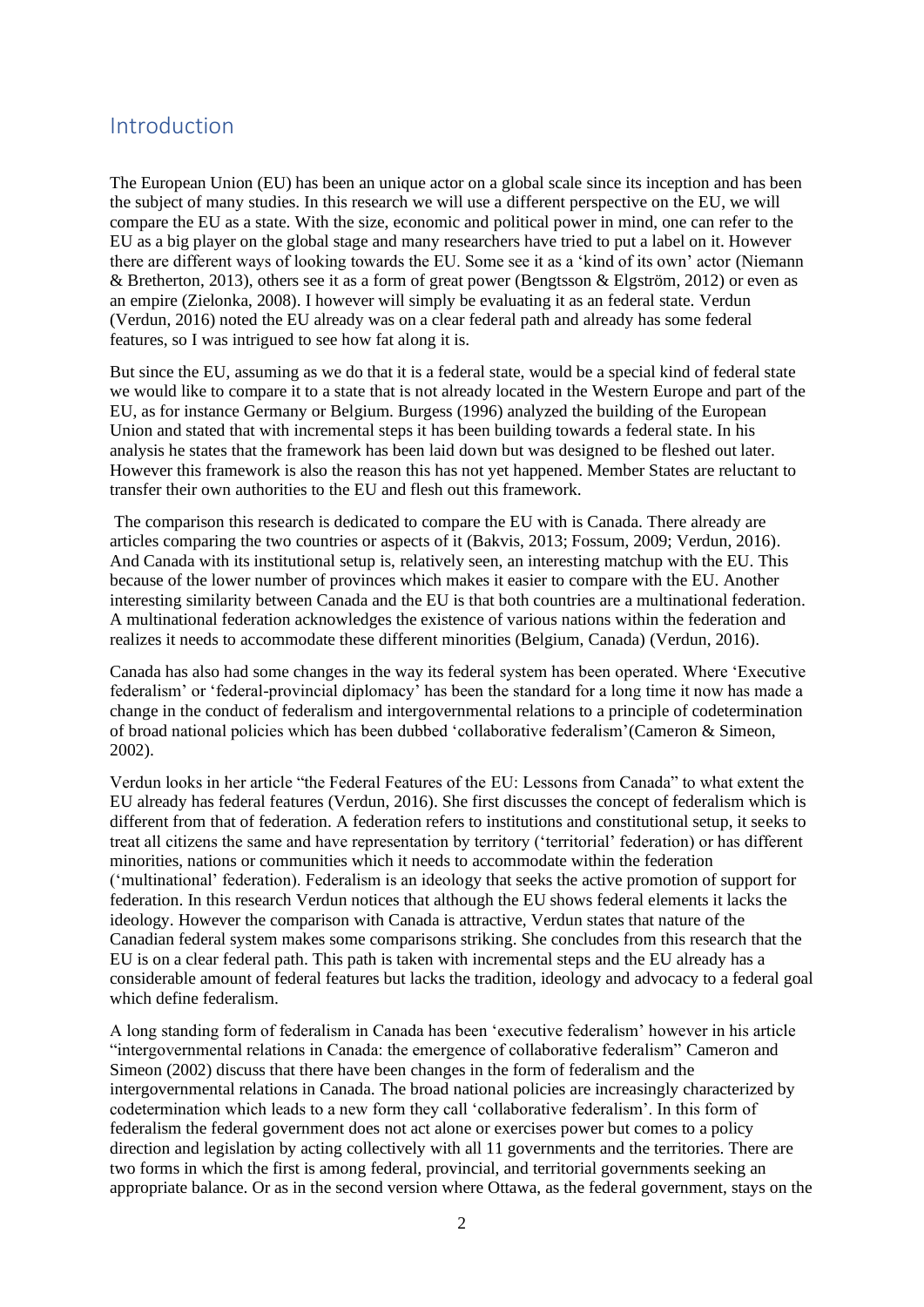sidelines and the collaboration is mostly between provincial and territorial governments. The only relative absence in these collaborations is Quebec. While usually its representatives do participate in the meetings it has disassociated itself from some of the agreements. They are of the opinion that fields such as education, welfare and health should be exclusively under provincial jurisdiction.

Fossum also looks in a different article(Fossum & Jachtenfuchs, 2017) at what we may learn if we look at the EU with the use of federal theory. The article states that "the EU has obvious federal traits and yet there is no consensus that the EU is federal, or even has the vocation to become a federation"(Fossum & Jachtenfuchs, 2017, p. 467). Fossum first analyses a few other articles in which comparisons are made and finds two different ways to use the comparison. To understand the nature and distinctness of the EU in federal terms and to understand various aspects of the workings of the EU and of other federations. He sees the fact that many researchers see federalism as a political program or destination as the fact that comparative federalism is not a more often used theory. There are a lot of states that are defined as federations and this leads to the propensity to equate federalism with the (nation) state form, however federalism preceded the sovereign state and Fossum breaks it down to three core concepts: federalism, nationalism, an state sovereignty(Fossum & Jachtenfuchs, 2017).

This research will focus on the European Union, even though it has not yet fully reached this status, as a unitary state with a federal structure. We will look into its structure and the competences that are allocated to the different levels of government.

We will do the same for Canada and look at the constitutional setup and division of competences in this decentralized federal state. To better understand both countries as federations/federal states we will also look into the differences between federations and federal states, and the different forms of federalism which present itself in different unitary states. Since European integration is also an aspect which concerns itself with the setup and competences of the European Union we will also discusses some of these theories since it might provide us with useful insights that are relevant for our research.

Different studies have been dedicated to the comparison between Canada and the EU. Most of these cover only a certain event or aspect of the relationship. Bakvis (2013) looks to the different forms of intergovernmental governance in both the EU and Canada. He uses the four modes of governance that he identified (hierarchy, markets, networks, and persuasion) to determine a configuration and balance between these to determine the character of a system. Csehi (2017) also looks into the comparison of the intergovernmental relations of Canada and the EU with a particular focus on the horizontal coordination between provinces and member states. Hinarejos (2012) compares the different ways that both deal with national barriers to internal trade and how they choose to deal with them and how these choices are influenced and what their consequences are.

Although there are different authors who have already made a comparison between the EU and Canada, most of these have a limited focuses of the two states as is shown in the examples above. They will focus only on a certain ability or competence of or between the two states. The goal of this research is to give an overview of institutional design and the different competences of the levels of government to make it easier to under stand studies that have a more focussed approach to the comparison.

As for the scientific relevance for this research, there have been some comparisons made about the EU with regards to Canada. However our societies are constantly developing and thus our systems and our approaches in politics and governance are constantly developing. The main focus will also be on not only on the comparison of the federal system but also on the competences that are attributed to the different levels of government in both subjects. Previous comparisons that have been made between the EU and Canada have mainly been focused on a single act, treaty or other action of government. This comparisons will try to illustrate the similarities and differences at a more constitutional and institutional setting.

As for our social relevance this research could help citizens from both states understand their own structure and competences of different government layers better and see possible benefits, but also the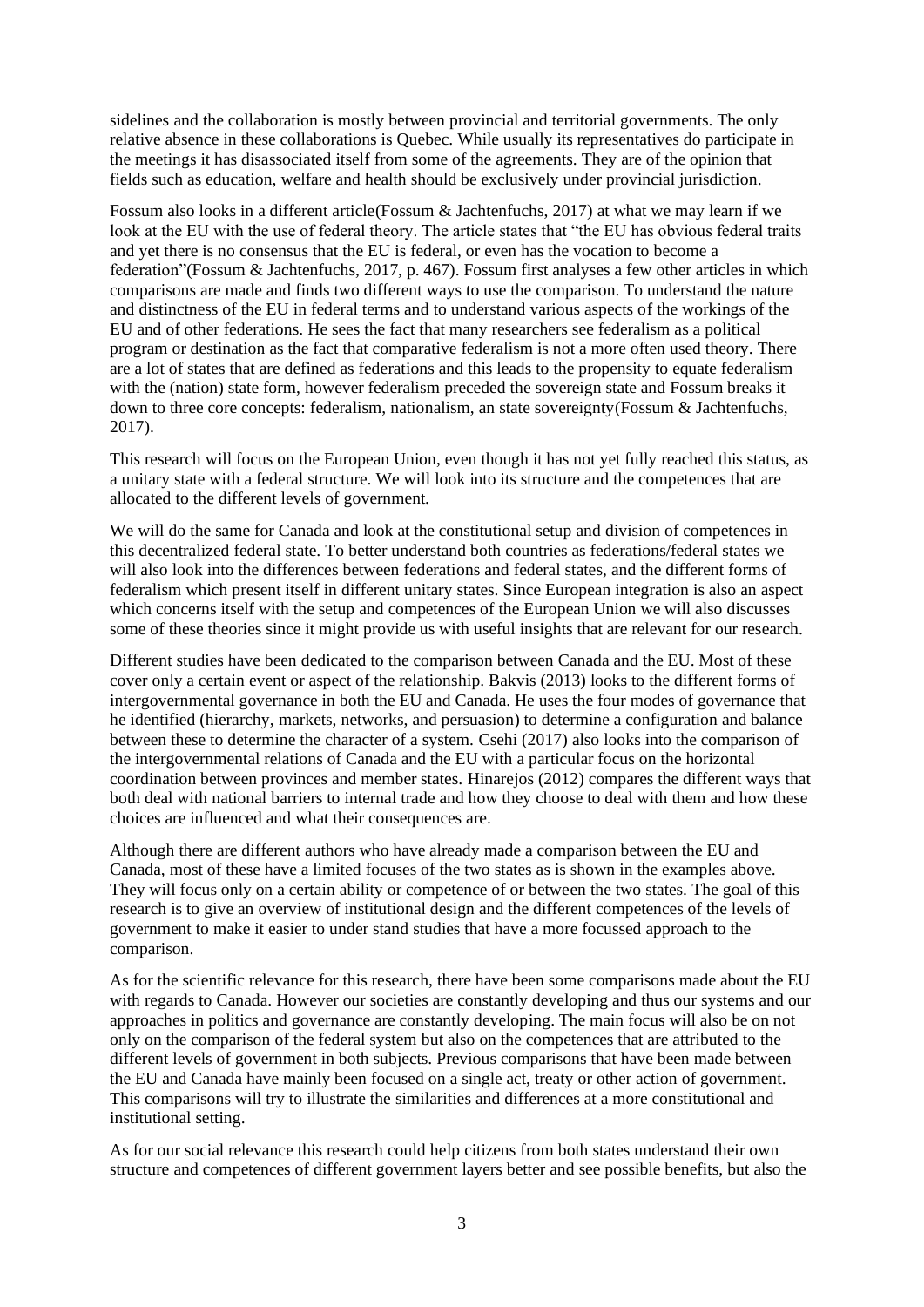shortcomings, from each other's system. For EU citizens it might also provide some insight into a possible future where, with incremental change, the EU might become a fully-fledged federal state with its own constitution and legal procedures which contain the official structure and competences instead of the current treaties and conventions or it might prove that the direction of the EU lies in a complete different direction. It could also expose possible threats or vulnerabilities to either system and the competences that lie within these, which could be either exploited by civilians or lower level governments in their favor or can be solved by central or regional governments.

For this research I want to look into a field that I want to continue my studies in, International Relations. The interaction between countries, but also with regards to the interaction between different levels of government, is something that has always interested me and with the EU as an advanced form of governmental cooperation between nation states it is one of the most interesting subjects to research. There have been many researcher who have attempted to formulate a ideal type to which the EU could belong or who have identified it as an existing one but for this research we will consider it as a federal state(Bengtsson & Elgström, 2012; Howorth, 2010; Zielonka, 2008). For this research I will be asking a descriptive research question on both the EU and Canada as how they are structured as federal states and what competences are allocated to the institutions. The comparison made between the EU and Canada in this research will be guided by the following research question:

"What are similarities and differences between the European Union and to Canada in terms of institutional structure and competence division between the various levels?"

To help answer this question I will first answer the following sub-questions:

- What are key difference/similarities between the EU and Canada with respect to the institutional/constitutional set-up?

- What are key difference/similarities between the EU and Canada be compared with respect to the division of internal competences between the central and decentralised levels?

- What are key difference/similarities between the EU and Canada be compared with respect to the division of external competences between the central and decentralised levels?

With these sub questions I hope to get a clear picture on each of the aspects of government of the EU and Canada. The first question will look into how the state is set up constitutionally and what institutions both states have. This question might also provide us with some insights into the current state of European Integration. The answer to our second sub question will give us and idea how our subjects internal competences are divided and organized and with the third how this division is for interaction with external actors and their possibilities and competences.

The aim of this research is to provide a comparison between the EU and Canada on an institutional level and compare what the different competences are that are attributed to the different levels of government. It provides an overview of the current state of both, for the EU it could shed some light on the current state of European integration and for Canada the current state of its federalism and relation between the central government and its provinces and territories.

In this Thesis I will first summarize and describe relevant theories on federalism and European integration. The third chapter will be used to outline Canada. In this chapter we will give a brief introduction, look into its constitutional setup and look, internal and external separately, how competences are divided between the different layers of government. We will then do the same for the European Union looking at how its institutions are organized and what, once again, the different competences are. Both chapters will end with a small overview of noticeable observations from both states. We will reflect on these again in a separate chapter in which we will draw a comparison and point out striking similarities and differences within the same framework used for the chapters on Canada and the EU. I will then draw a conclusion from this comparison and reflect on what we have learned from this comparison.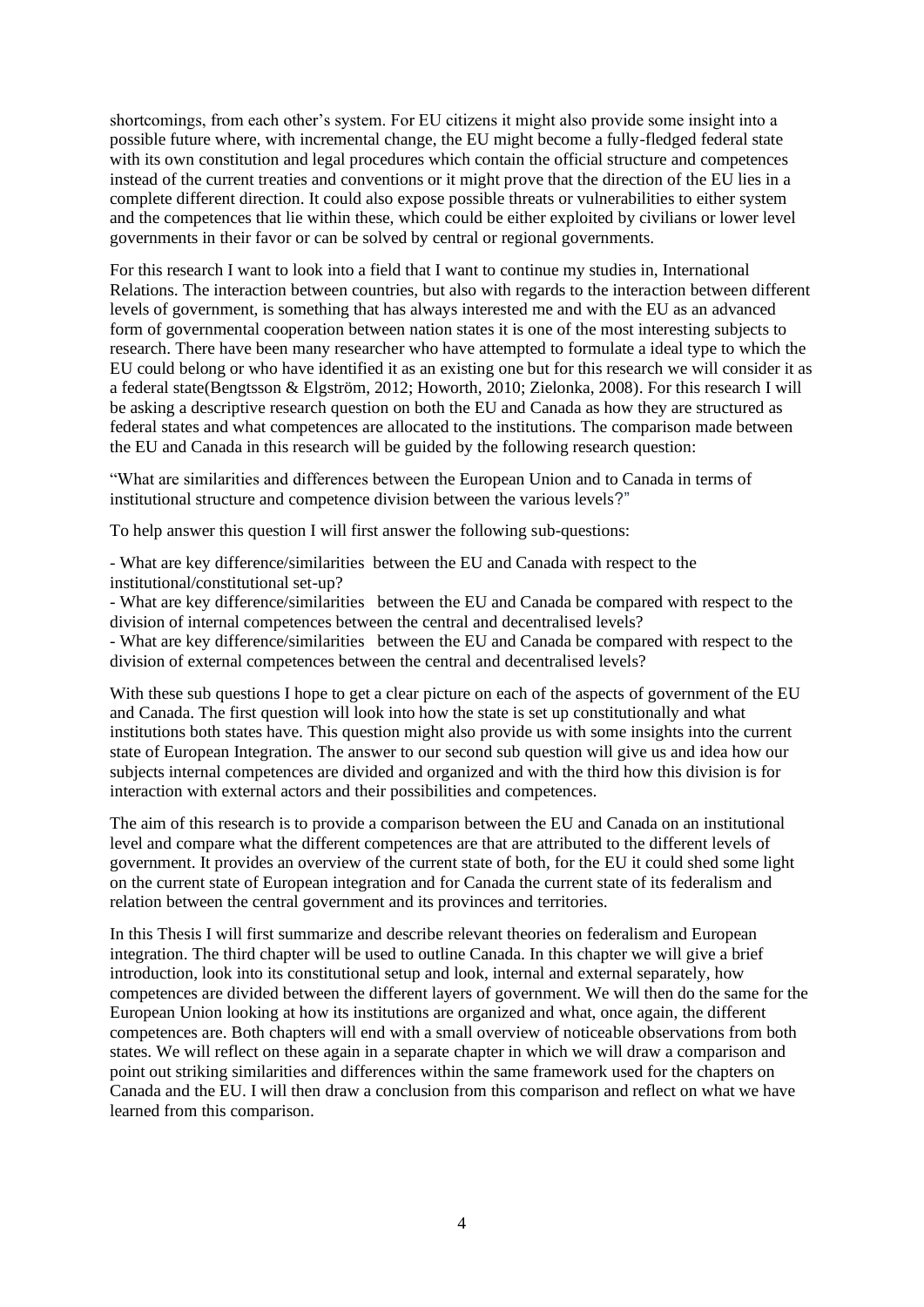# Methodology

This will be a comparative research study. Babbie mentions that it has some overlap with a different research design, namely content analysis (2016). A content analysis is a study of recorded human communications. These communications can take different forms such as websites, books, songs, speeches or magazines but also as laws or treaties. With a comparative study one examines societies or (or other social units) in comparison to each other. Or as Flick (2014, p. 135) states "you will not observe the case as a whole and in its complexity, but rather a multiplicity of cases with regard to particular excerpts".

This research looks into two cases, Canada and the EU, and makes a comparison on its institutional build and competences of different layers of government as federal states. The EU was chosen because of its unique and interesting nature and presenting many features associated with a federal state however is rarely spoken of or treated as one, nor does it define itself that way. The EU is normally identified as an Intergovernmental Organization, however it also clearly has state-like features. Some consider it a "less than a federation" or that this is its possible destination(Verdun, 2016).

Canada was chosen for this comparison with the EU because of its size which is relatively big and will probably bring similar problems which are also faced by the EU. Its lower number of provinces and territories also makes it more suitable for the timeframe of this research and within these provinces it faces similar problems as the EU in the fact that in its federal system Canada is faced with the difficulties of having multiple ethnic groups and languages in its population. Canada is also a federation that is highly decentralized and as such is comparable with the EU. On a global stage Canada also has similar views and its behavior as a global actor is similar to that of the EU (Fossum, 2009).

The data that will be used in this study will be primarily through primary data collection, meaning that I will use data that was collected specific for this study. The type of data to be used in this research will be of a qualitative nature. The appropriateness of the use of primary qualitative data is because of the nature of this research. It will be a descriptive research in which a comparison is made on a constitutional view and competence division.

The main source of data will come from other relevant scientific literature that either has the EU or Canada as a subject or studies a comparison between them. Next to scientific literature I will look into the Canadian Constitution and law, and similar for the EU into Treaties and other agreements that have been made.

The conclusions for this research will be based on a comparison which was supported by the literature. We will not use a quantitative analysis but instead will look for a qualitative approach to the our study of two specific cases. We will do this with a document and policy analysis. Our data and literature and the analysis of these will give us an insight on the institutional structure and competences of layers of government of both the EU and Canada, which we will then compare and indicate the differences as similarities between the two federal systems within the spectrum of our sub questions. With the help of our knowledge of the federal systems from the literature study and the conclusions of our sub questions will we then formulate a conclusion to our main research question.

# Theory

In this chapter I will provide an overview on the differences between federalism, federation and confederation and European integration. The purpose of this to have some background information and have some tools to analyze both the EU and Canada as states. Canada is of course already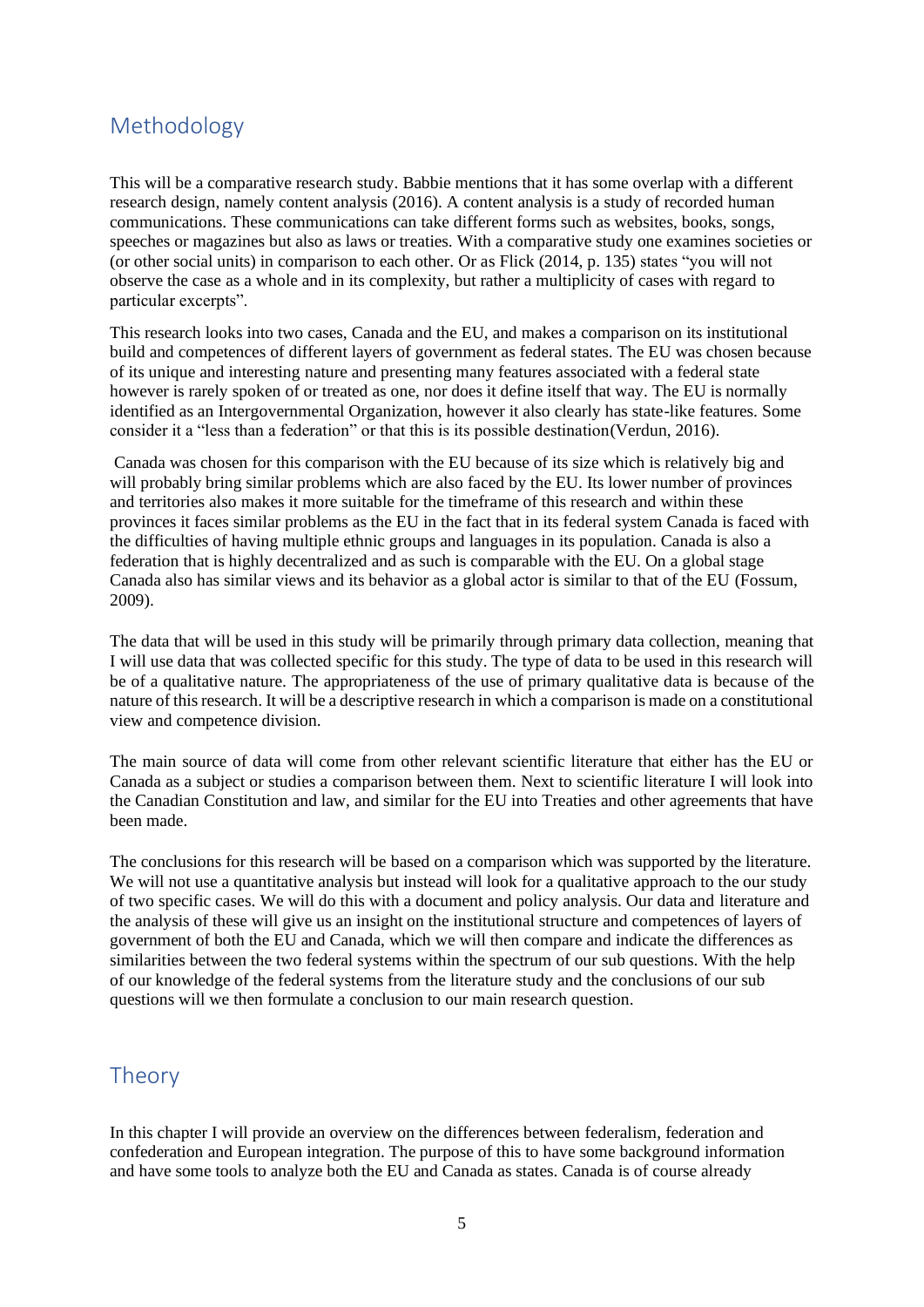considered a federal state but we also want to see in how far we can describe the EU as one and otherwise in how far it is applicable and the state of the European integration. We will also use literature to make a distinction between federalism, federation and confederation.

There is are a lot of different conceptualizations on what the federalism entails and this makes it difficult to create a single conceptualization since there is also an inconsistent use of the conceptual constructs. One of the challenges is that federal systems are also to a degree sui generis or unique, the states have been founded and over time developed differently in their federalist conception under the influences of their particular circumstances. However most federal systems tend to be large (in geographic terms if not population) and complex. The ways in which the different systems are characterized with their power allocation, their institutions and their policy making can differ greatly so for us it is important to first have an overview of what we will understand with federalism (Bakvis, 2013).

"Historically, federalism has been associated with the conventional processes of state-building and national integration. it has been construed as a particular way of bringing together previously separate, autonomous, or independent territorial units to constitute a new form of union based upon principles that, broadly speaking, can be summarized in the dictum 'unity in diversity'. This dictum refers to a union of states and peoples, but it is a particular kind of union. It is a voluntary union whose principal purpose is to recognize, preserve, and formally accommodate distinct interests, identities, and cultures according to the Latin term 'foedus' – from which the term federal derives – meaning covenant, compact, bargain, or contract". (Wiener, Börzel, & Risse, 2018)

According to Wiener et al. (2018) a federation has two purposes or faces. It is both used to meant to have a unifying purposes, bringing multiple groups together in one polity, and it is to preserve the differences and diversities between these groups. Or one could say that it is a theory concerned with the organization of domestic politics and the internal pacification, mainly peace and security(Burgess, 1986). However as already apparent from the use of the words federalism theory and federation there are different concepts that overlap and have similar meanings, also including confederation in our conceptualization. We will try to make a clear distinction in these concepts so that we can understand and use them in our comparison.

Let us first make a distinction between federalism and federation. Federalism is considered by most authors to be an ideology that concerns itself with incorporates patterns of both centralization and decentralization, or as it is more often described as 'shared-rule and self-rule'. The balancing of the 'shared- and self-rule' is done within constitutional constraints and implies not only the existence of institutions but also of processes. One important aspect of federalism is its solidarity, it is not confined to one community or way of live and can includes multiple groups or nationalities making it more inclusive than for instance nationalism. This inclusiveness makes federalism particularly relevant for political situations that are marked by diversity and differences(Fossum & Jachtenfuchs, 2017; Wiener et al., 2018).

The basic value about shared and divided sovereignty is mostly balanced with a background of noncentralization. If we look at this from a legal or constitutional perspective this means that this is mostly reflected in a division of competences between the different levels of government and the institutions that are created (or exists). This is one of the more limited perspectives on federalism and while giving us a simple first distinction it is not a well suited approach for determining federalism. If we look at federalism with a more political approach it also uses the defining feature of power diffusion. However it also includes the location of sovereignty, the protection of autonomy, the origin and evolution of the original federal contract and then references to structures and institutions. It looks at both the design and the processes to uncover federal processes(Thorlakson, 2003).

The division of competences is also achieved by a territorial division of power between at least two autonomous levels of government. The division of competences may vary between the levels of government across different states but each level of government is contractually guaranteed in a constitution. This division of competences between two levels of governments has two basic outcomes. First, with the two levels the people are represented by two different levels of governments,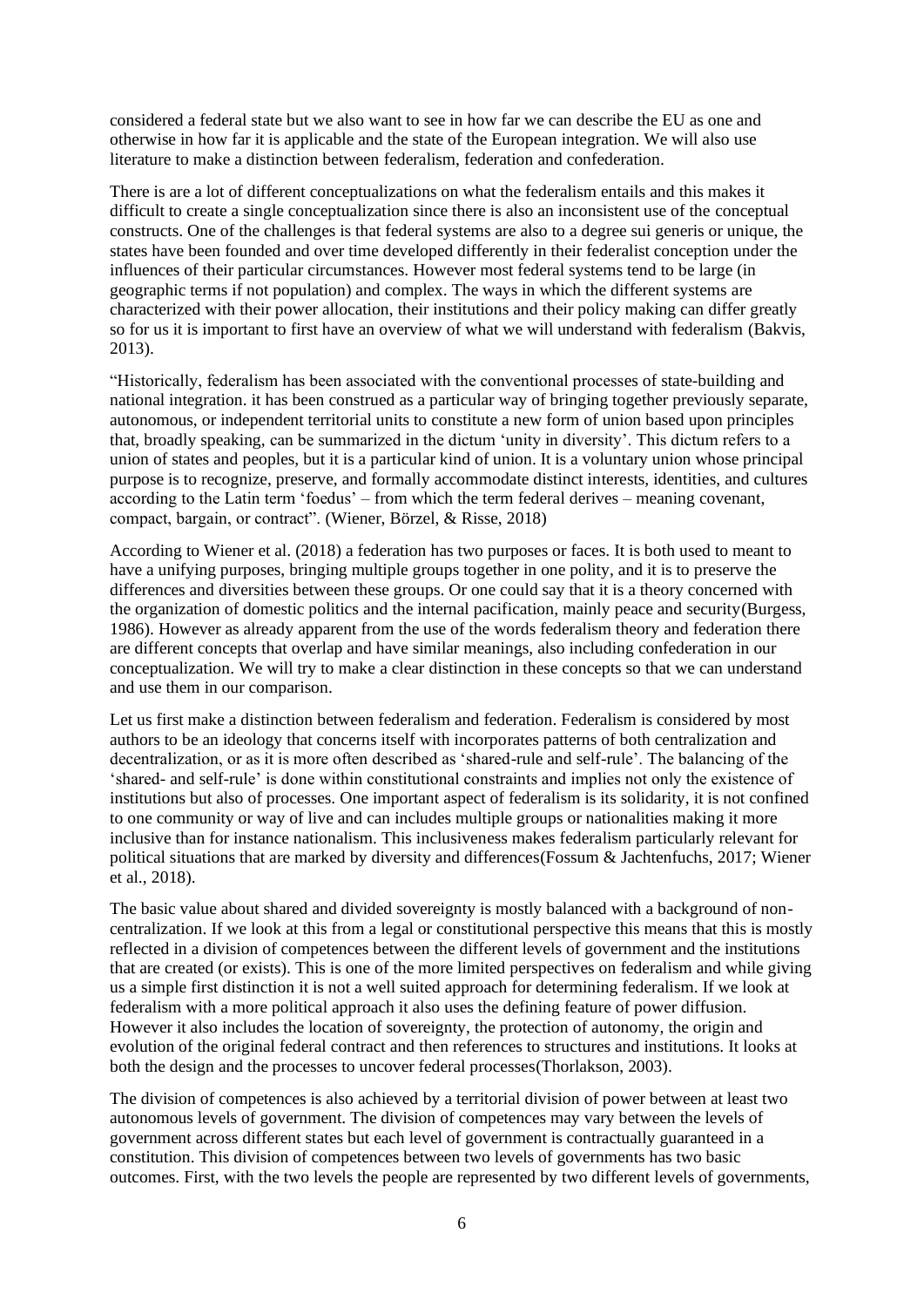although it may differ in what form, and these levels of government thus derive their political sovereignty from this. Second, the division of competences between two levels of government stipulates that both levels should also have some form of policy-making autonomy. How this is done can differ, one could have shared competences with the central government the legislative part and the constituent government the administrative but the competences can also be appointed exclusively to one of the governments.

The distinction with a federation is that federation is always influenced by federalism. Or as Burgess (1986) puts it: "There may be federalism without federation, but there can be no federation without some matching variety of federalism". Federation can be defined as "an institutional arrangement, taking the form of a sovereign state, and distinguished from other such states solely by the fact that its central government incorporates regional units in its decision procedure on some constitutionally entrenched basis"(Wiener et al., 2018). So a federation is nothing more than a sovereign state that has incorporated some degree of federalism within its state-building process, constitution and institutional setup. It can develop in different ways, it could have both strong or weak centers and could develop in different directions depending on the institutions, constitutional setup and whoever is politically in charge at the moment.

There are two distinctive ideal types of federations that are classified on their principal of power division, a dual and a joint system. The model of 'dual federalism' is mostly found in Anglo-American federations and allocates legislative and administrative powers in a policy field exclusively to one of the levels of government. The two levels of government act autonomously as they have both the legislative and executive power in the policy area. In a 'joint federalism' the central government coordinates, assists, subsidizes, and uses the capabilities of the sub-national governments for purposes defined at a central level. There is a high degree of co-operation between the different levels for policy implementation and there is effective representation of the sub-national government in the federal legislative arenas(Thorlakson, 2003).

One aspect that is often seen in federal states is connected to the notion of 'shared rule', intergovernmental relations. It refers to the cooperation between different levels of government on federal policy-making or an division of administrative labor where federal legislative is implemented by lower levels of government in a coordinated manner. There can also be informal horizontal or vertical coordination between levels of government on policy-making or implementation on a wide range of policy issues. This happens most often when a constitution assigns a function to both levels, fails to clearly allocate a policy area or when governments lack the resources to perform their functions. A federal system based on this type of non-legally regulated corporation between the different levels of government is often referred to as a 'coorporative federalism'(Thorlakson, 2003).

Finally, we should look at confederation as a concept. Confederation is conceptually different from both federalism and federation and can be significant for our understanding of the European Union in this analysis. Where a federation is a political body representing individual citizens, suggesting the creation one people, although there may be different groups represented, a confederation is a political body in which different states are represented.

According to Berdahl (2012) all federal systems have the establishment of an economic union as one of their purposes. This means they are united by a common currency and the free movement of labor, goods and services. These goals are often constitutionally preserved but while they can be one of the central goals of a federation, they can also be hindered by federalism. Since federalism provides for some constitutionally guaranteed autonomy for sub-national governments with respect to the functioning of their own economies, these governments could also implement policies which hinder the functioning of such an economic union.

In this section I want to give an overview of some of the theories on European integration and see how they differ and look at their influences. The two main approaches on European integration theory are the intergovernmentalist approach and the neofunctionalist approach. Both of these approaches have been covered extensively and have their own view on European integration. An important aspect to also consider with European integration is 'state-building'. According to Genschel and Jachtenfuchs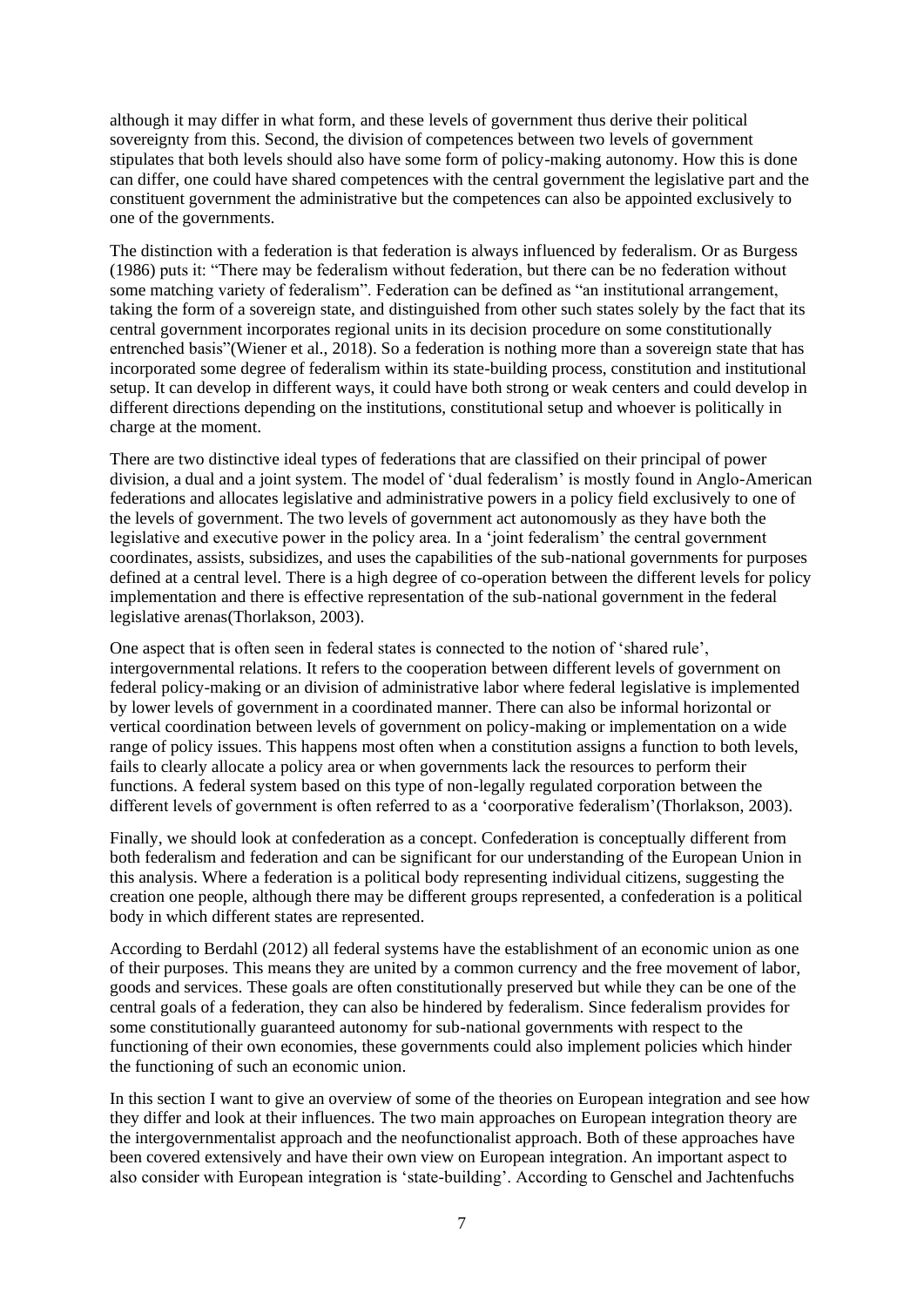(2016) to become a 'proper state' a state has to nationalize three key action resources: 1) Coercive power; 2) coin money, raise taxes, and issue debt; and 3) the administrative capacity to implement and enforce public laws and policies within national borders. To determine how far along the EU is to being a proper state they used these resources and created the following indicators: the EU's formal authority over core state powers; the EU's material capacity building for the European-level exercise of core state powers; and the EU's regulation of national core state powers. We will use this these approaches to European Integration and the reflection on state-building in our analysis of the EU to determine to what extent we can speak of a 'proper state'.

One of the most influential approaches is intergovernmentalism. As with neo-functionalism, intergovernmentalism is refined from the functionalist theory. The functionalist theory on European integration assumed that the mismatch between the territorial scale of human problems and political authority generates pressures for jurisdictional reform, this insight for regional integration as a response to the collective benefits of extending the territorial scope of jurisdictions is an aspect of functionalism that both intergovernmentalism and neofunctionalism have in common. For intergovernmentalism European integration is a result from interstate bargains. It sees national governments as the principal agents pushing for or hindering progress in European co-operation. It conceptualizes European politics as a 'two-level' game where national governments have to serve as a link between the domestic and international levels. In the view of intergovernmentalism European integration does not mean an end to the nation-state but might strengthen the state(Risse-Kappen, 1996). Intergovernmentalism is mainly concerned with international treaties and the creation of an international regime in the first was place. It is seen as a way to reduce transaction costs and facilitating mutually advantageous co-ordination, that in its day-to-day activities has developed further than comparable institutions. The two main assumptions intergovernmentalism follows are firstly as stated before that states are actors and secondly that these states are rational. Rational meaning that actors calculate the utility of multiple courses of action and choose the one that maximizes or satisfies their utility under the circumstances.

Neo-functionalism is the second influential approach. This approach is mostly concerned with day-today activities instead of the international treaties. It emphasizes an incremental and gradual process of political change in which governmental functions and issue-areas are increasingly dealt with in an European setting. This happens as a response to external constraints, opportunities, and internal developments which results in a functional and political spillover. The shift of functions from a domestic to a European arena is the measure of European integration for neo-functionalists. They also consider this process to be self-reinforcing, meaning that as integration deepens and supranational actors gained more power, more transnational interest would be drawn to the supranational level and supranational actors would demand more authority. So progress in one area would give opportunities in other areas for integration. It focusses on the process rather than the outcome or (end)-state. Both intergovernmentalism and neo-functionalism share some weaknesses. Both assume that European integration is driven by self-interest of actors mostly on economic interests. Secondly, both views have a traditional distinction between 'high' and 'low' politics according to which it is easier to integrate economic policies than foreign and social policies. And third, both have a conventional Weberian conception of the state(Egeberg, 2001; Jachtenfuchs, 2001; Risse‐Kappen, 1996; Wiener et al., 2018).

One of the big misunderstandings with federalism especially when concerned is that it is an end goal for the design of a state. However the theory is for our research better used in understanding the processes and development. A state design is never finished, it will continue to change and evolve and especially the EU with many different actors involved in its processes and design is still subject to changes. The same is applicable for our two main theories of European integration, Intergovernmentalism and neo-functionalism. Both theories could provide us with useful insights on the EU but might also provide useful in analyzing Canada. Especially neo-functionalism will be helpful here with its focus on the day-to-day activities and focus on the incremental and gradual process of change within a political system.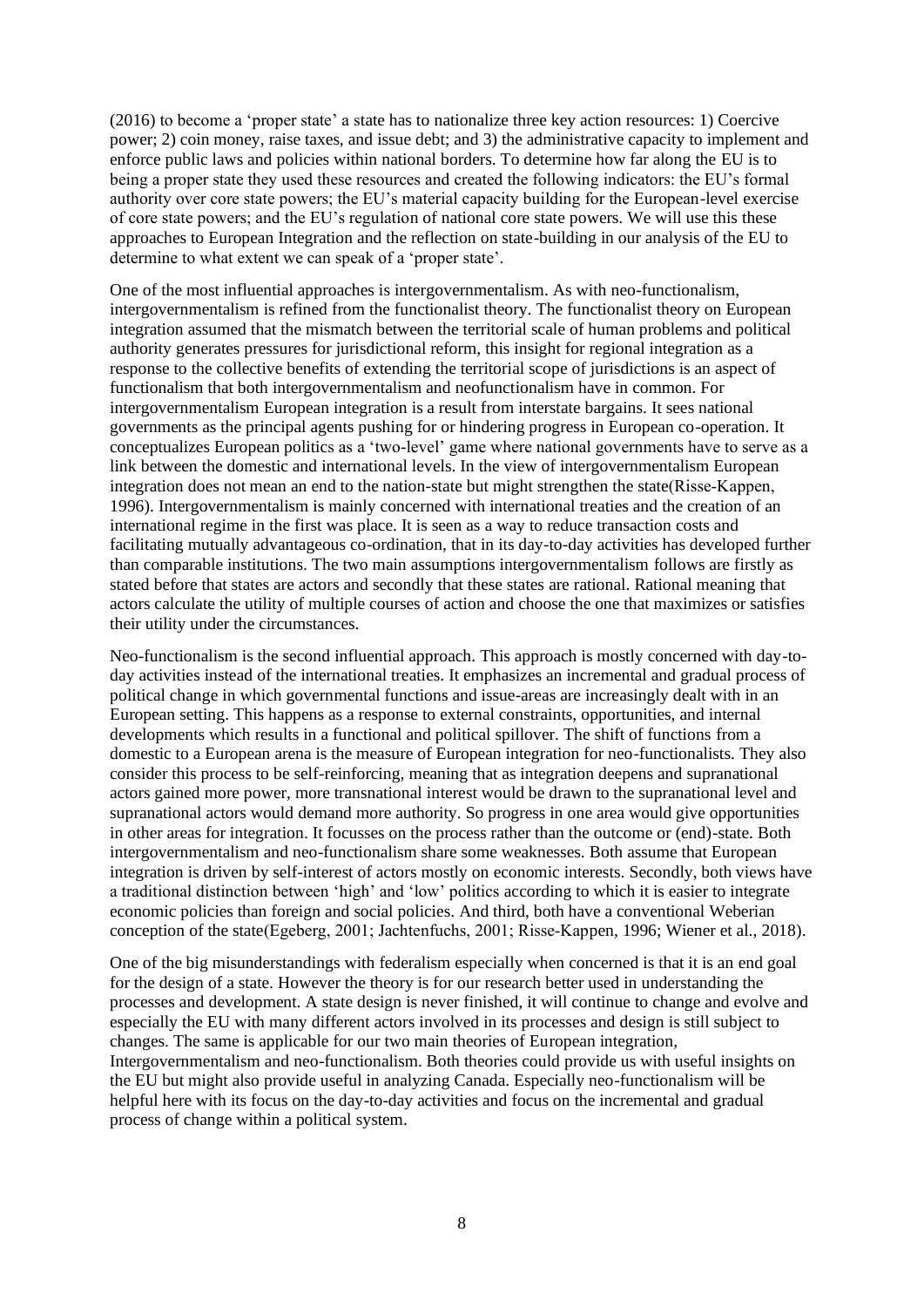### Canada

In this chapter we will look how the institutional setup of Canada is designed. This to create an overview of its design and division of competences before we do the same for the EU and then we will make a comparison. In this chapter we will try to find answers to our sub questions which we will ultimately use to answer our main research question. We will look to the institutional setup of Canada, the division of internal competences in Canada, and the division of external competences in Canada and conclude with an overview and the most striking points that we discovered.

The federal state of Canada is a country that consists of 10 provinces (Ontario, Quebec, Nova Scotia, New Brunswick, Manitoba, British Columbia, Prince Edward Island, Alberta, Saskatchewan and Newfoundland and Labrador) and 3 territories (Yukon, Nunavut and Northwest Territories) and has its seat of government located in Ottawa. It was founded as a part of the United Kingdom in 1867 as the Dominion of Canada, in 1931 was granted autonomy within the UK and became a fully independent state as of 1982 although the British monarch is still the head of state in Canada. It is considered a parliamentary constitutional monarchy and is based on the British Westminster model and has influences of the American system (Verdun, 2016).

Canada is institutionally designed as a federation. This to deal with the challenge of creating a sense of nationhood while uniting multiple (national) identities (Fossum & Jachtenfuchs, 2017). The accommodation of these different nations and minorities within the federation typifies it as a multinational federation. However several authors use several different characterizations of the Canadian federalism which are all related to slightly different but related topics. Bolleyer and Thorlakson (2012) identify Canada as a dual federation that is decentralized with a high autonomy. This combination makes for powerful and autonomous subnational governments with a high capacity to independently pursue their own policy agenda.

It can also be identified as a jurisdictional federation. This means that the respective powers and responsibilities of different orders of government are outlined in a constitutional document. Canada has in this regard probably the most detailed list of the division of powers, especially those of the provinces. In Canada each order is responsible for their own competences but there is informal coordination between the two orders, on a bilateral or multilateral basis, to ensure some coherence and to manage overlap and externalities(Bakvis, 2013). This intergovernmental bargaining and agreements between the different order of governments for policy making purposes is also noticed by Hueglin but he identifies this as a case of procedural federalism (2013).

Cameron and Simeon (2002) identified 'executive federalism' or 'federal-provincial diplomacy' as having long been considered the defining characteristic of Canadian intergovernmental relations, with its combination of federalism and Westminster-style cabinet government. In recent years, however, there have been some important changes in the conduct of federalism and intergovernmental relations in Canada. Executive federalism has been increasingly informed by a set of practices that we call 'collaborative federalism', characterized more by the principle of co-determination of broad national policies between the federal government and the subnational governments, than by either the Ottawaled cooperative federalism of the post-World War II period or the more competitive federalism of later periods.

In section 9 of the Constitution Act (1867) the executive power is allocated to the Queen of Canada. As the constitution was written while Canada was still part of the United Kingdom and as a colony of it, when they gained their independence this title was given to Queen Elizabeth II to satisfy this provision of the constitution. As Queen Elizabeth has her permanent residence in the UK her role in government is represented by a Governor General (section 10). In her absence he is the one who acts on behalf and in the name of the crown in Canada. In the provinces there is also a representative of the Queen which acts on behalf of the crown, the Lieutenant General, and he is appointed by the Governor General (section 58). In both the federal government and the provincial governments the head of state (Prime Minister for the federal level and Premier for the Provincial level) have the executive power with a cabinet of ministers.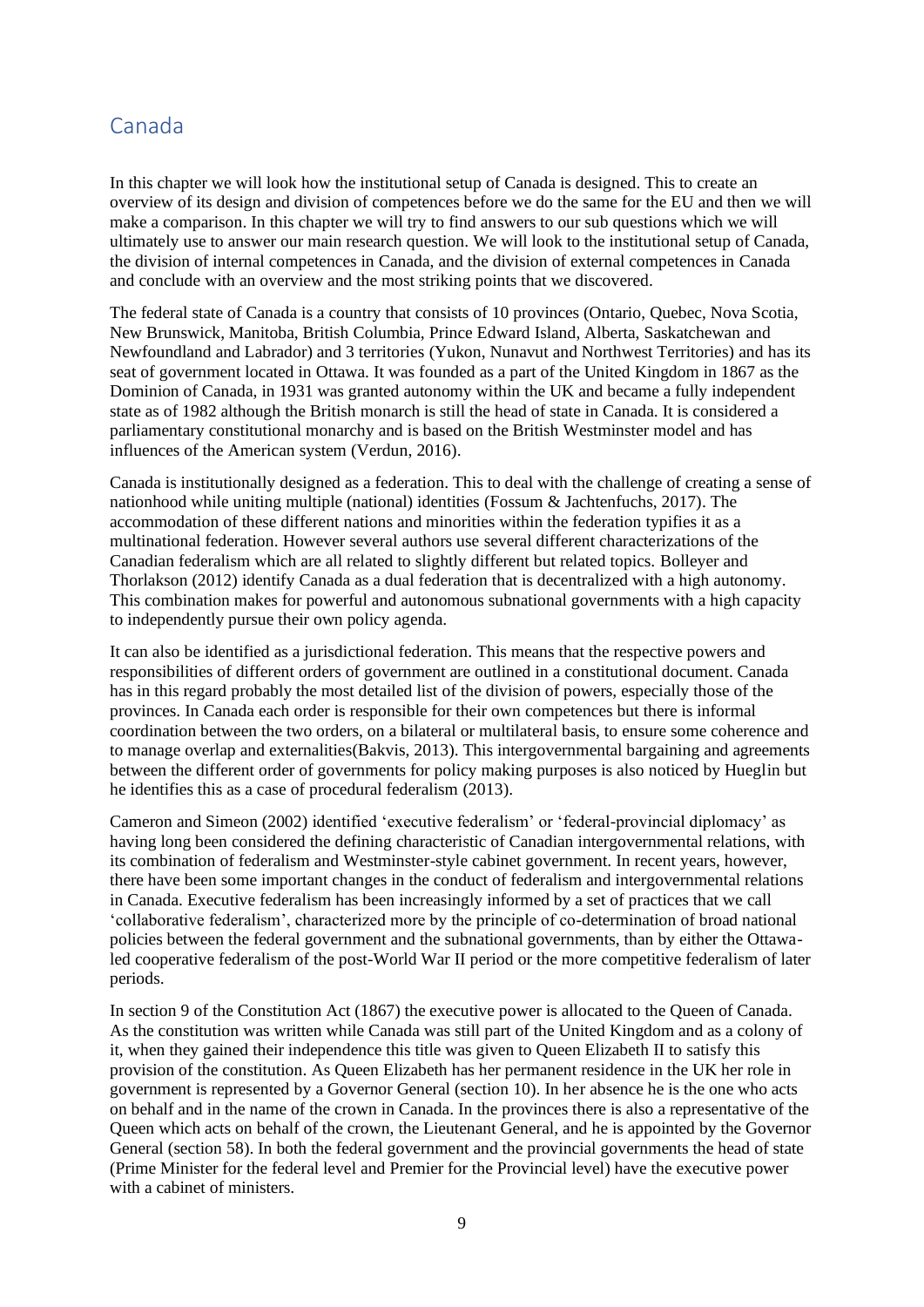According to Thorlakson (2003) a level of government enjoys the greatest autonomy when it possesses both legislative and executive powers in a policy field, as Canada can be considered a dual federalism its competences are allocated to either the federal or the provincial level. Thus with these competences attributed to either provincial or federal level they have both the legislative and executive powers.

She also observed that the upper house in Canada, the Senate, is politically weak. The Senate in Canada consists of 105 members that are appointed by the Governor General and represent the different provinces and territories. Although the powers of the Senate are almost equal to those of the lower house, because of appointed status and therefore lacking legitimacy, it rarely rejects or amends legislation keeping itself practically powerless due to the informal institutional rules.

The legislative power in Canada on a federal level is defined in section 17 of the Constitution Act (1867), it is defined as vested in a parliamentary system with the Queen, an upper house called the Senate and a lower house (House of Commons). The House of Commons is the only representative body with democratic legitimacy as the Senate is appointed by the Governor General in the name of the Queen. The House of Commons consists of 308 members and is ruled by a majority vote where the speaker does not have a vote unless there is a split decision. They have a mandate for 5 years but a striking fact here is that per section 50 the Governor General has the power to dissolve the House of Commons earlier.

Constitutionally there are only two orders of government: federal and provincial-territorial. Local or municipal governments are effectively creatures of the provinces. (aboriginal government has some constitutional standing but not of the same order as federal and provincial governments). The province can redefine municipal boundaries, amalgamate municipalities, take away their powers and responsibilities or download new responsibilities(Bakvis, 2013). Originally most of the provinces had a similar institutional setup to the federal government with a two-chamber system, however nowadays all provinces have a unicameral system with elected representatives (Ruff, 2017).

The collaborative model between the federal and provincial-territorial government has had an important impact on the institutions of intergovernmental relations. The Annual Premiers Conference (APC), which has long been overshadowed by the federal-provincial First Ministers Conference (FMC), has become more prominent as the frequency and significance of the FMCs have declined. Another institutional forum that is assuming much greater importance is the ministerial council sometimes federal-provincial, sometimes purely provincial/territorial (Cameron & Simeon, 2002). Even though these intergovernmental relations from the collaborative model are generally used to facilitate federal law-making with the collaboration of the provinces and territories, sometimes more emphasis is given to horizontal coordination where inter-provincial bodies and procedures are used to compensate for the lack of centralized, federal decisions which are more difficult to form with the provinces (especially Quebec) contesting certain of these decisions since they might be of the opinion that they should lie within the provincial competences or just because of a dissatisfaction with the decrees from the federal level (Csehi, 2017).

Treaty making in Canada consist of two different processes. First, the conclusion of a treaty. This entails the negotiation of the treaty, signing and ratification on a federal level. This stage is the exclusive attributed to the executive federal level of government. Secondly, the implementation of the treaty where if necessary legislation that has to be drafted is the prerogative of the legislative branch. This is done according at the appropriate level so this could be either at the federal and/or provincial level and is incorporated into domestic law in this way (Paquin, 2013).

The judiciary power in Canada lies with the Court of Canada. There are just as with the layers of government several layers of judicial powers in Canada. There are courts on a federal level that are responsible for dealings that are primarily concerned with the federal government, and there are courts that for each province/territory which deal with both federal and provincial laws and legislation. It is the role of the judiciary power to interpret the intent and application of statutes, acts and laws of the different layers of government and give rulings using these on civil or criminal matters. In some cases they are also called upon to interpret laws to assess whether a governmental body has the competences in a certain field according to the texts of the law. An important note on this is that judges base their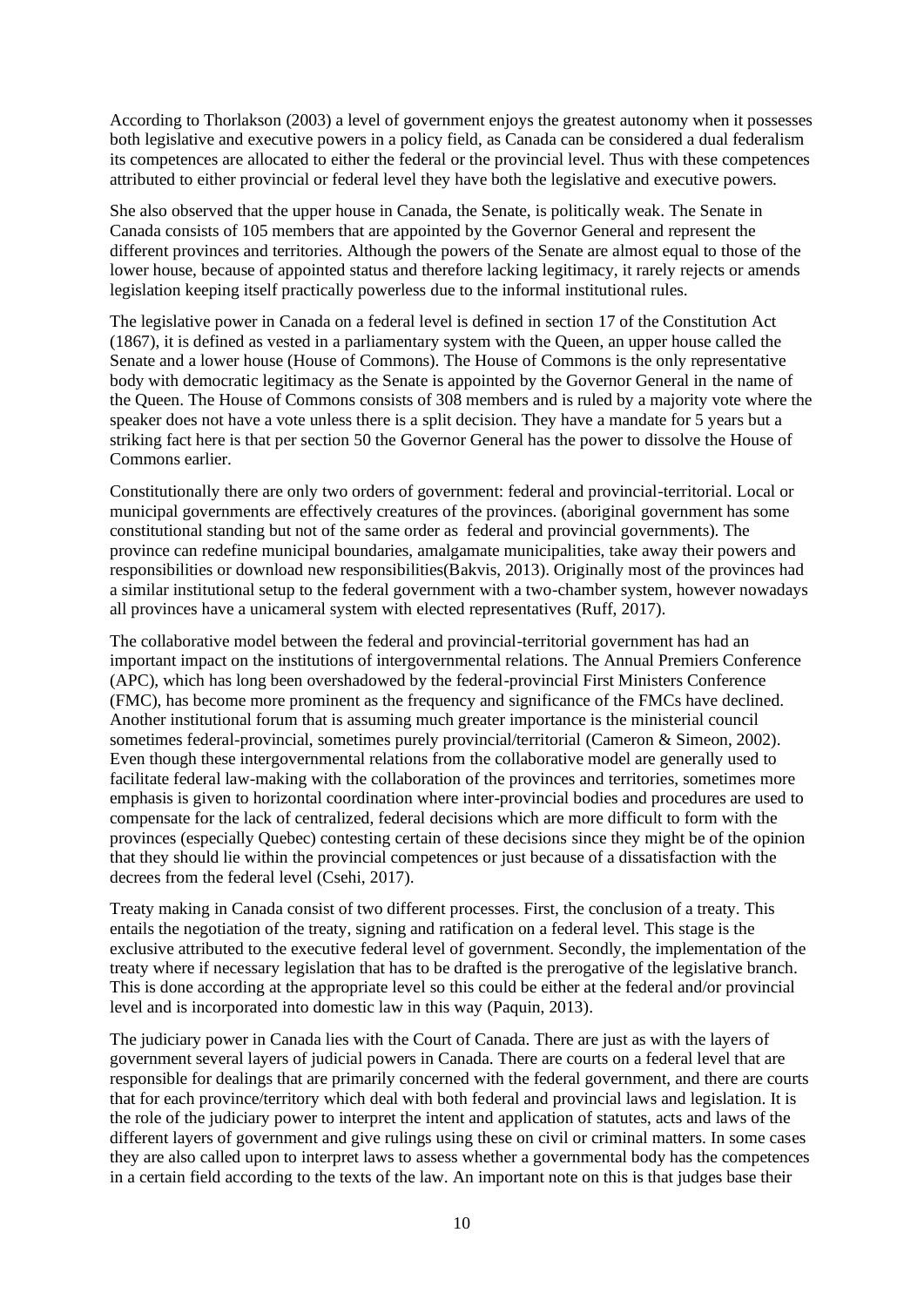rulings on Canadian laws which thus entails that treaties do not automatically apply over existing laws but have to be incorporated by the legislative branch into new laws (Paquin, 2013).

Judiciary power has had a major impact on the development of the Canadian federal state. The constitution of Canada was written with competences of both levels of government being exclusively attributed to a level of government, this in the keeping with classic federal notion of single ownership and with the idea of creating a strong federal level (Hinarejos, 2012). Because of this exclusive attribution and developments Courts have been called upon to adjudicate on conflicts of competences between the federal and provincial level.

The most striking case of this involvement of judiciary power on competence attribution has been on the subject of internal trade. This matter of economic union within the country has been a longstanding goal for Canada. The internal trade between the provinces being one of the most important aspects to create a prosperous economic union they tried to prohibit barriers to internal trade in section 121 of the Constitution Act of 1867 which state: *"all articles of the growth, produce, or manufacture of any of the Provinces shall, from and after the Union, be admitted free into each of the other provinces"*. However the courts interpreted this with a narrow and literal view and as such did not prevent the use of nontariff barriers between provinces. This means that instead of the federal government having centralized economic powers, the provincial governments now have the power over many important aspects of the Canadian economy (Berdahl, 2012; Hinarejos, 2012).

Now to look to the different competences which are attributed to the different levels of government in Canada, we will start by looking to the internal competences division between the central government and the provincial government. The division of competences is mostly fixed in the Constitution Act of 1867 and Canada is notable that in this division of powers laid down in the constitution residual powers are assigned to the federal level (Thorlakson, 2003). This means of course that all fields were attributed to either level back in 1867 and although the writers will have tried their best to incorporate everything they will not have been able to imagine the progress we have made and taken this into account. So as stated above the judiciary power has been called upon to make a ruling on whether certain modern/newly developed fields should be attributed to federal or the provincial level of government.

As is the case with most legitimately recognized countries and federal states the central government has been attributed with the power to regulate matters such as national defense, banking, legal tender and trade and commerce (Hinarejos, 2012). Next to this they also have competences in the fields of raising money by any mode or system of taxation, public debt and property, Citizenship, patents and copyrights and marriage and divorce. The federal government also makes substantial grants to the provincial and territorial governments, which represents approximately 23 per cent of the federal budget. A key feature of these grants is that the bulk of these transfers are unconditional (Bakvis, 2013).

There are also competences that are shared between both layers of government. Competences that are shared are agriculture, immigration, pension, language and cultural policy and supplementary benefits. Bakvis (2013) also points to one in what he calls a 'flaw' in this arrangement which is criminal justice. The federal government is responsible for the legislation and the establishment, maintenance and management of penitentiaries and the administration (including most policing and the courts) falls within the responsibilities of the provincial government. A prominent feature in Canada that occurs when the constitution assigns a competence to both levels, or whenever it is not clearly allocated or governments lack the resources to perform the assigned functions, is the use of federal-provincial conferences and interprovincial meetings to negotiate a wide range of policy issues (Thorlakson, 2003). However, Bakvis finds that there is an absence of (in)formal decision-rules when there is no consensus between federal and provincial governments in shared jurisdiction and states that the federal government will in these cases often fill the vacuum by imposing a solution (Bakvis, 2013).

Competences that are of an internal nature and that are attributed to the provincial government. Next to the competences that are already mentioned to be shared, the provinces have the authority for direct taxation for provincial purposes, have jurisdiction with regards to hospitals, schoolboards, property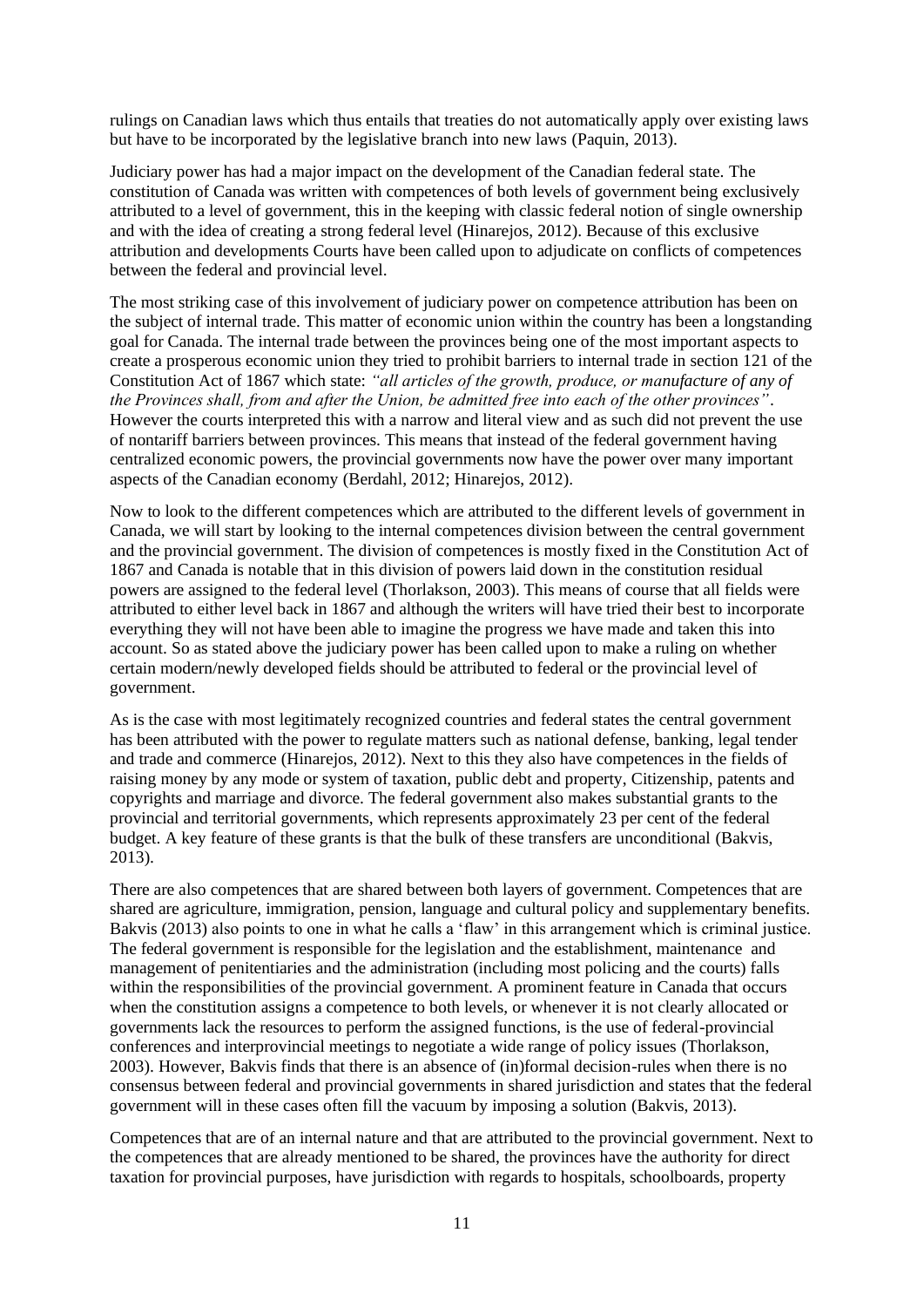and civil rights and municipal institutions in the provinces. A different important competence they have is that provinces have (or are allowed) their own internal constitutions. Looking at these competences we can see that most programs that affect citizen well-being such as education, health care and income support are under the responsibility of the provinces and territories (Hinarejos, 2012; Verdun & Wood, 2013).

An interesting observation that Bakvis (2013) made on the relationship between the provinces and the municipalities is that tend to keep them as he puts it 'a short leash'. The provinces favor a centralized control over the matter than fall under their jurisdiction rather than delegating authority to a level closest to where the best decision is made. According to him this comes from the heritage of the Westminster government model on which the Canadian system is based, although the executive dominance is of an even higher level than in the United Kingdom according to him.

The collaborative form of federalism that Cameron and Simeon (2002) observed within Canadian federalism emerged when government came under pressure to make their relationships more open, transparent and participatory. This led to several provinces passing legislation which would require popular approval for future constitutional changes. With this also came a realization that fundamental constitutional changes would probably be not be possible. Berdahl (2012) observed that the path to this form of federalism came because of the constitutional changes that would reduce economic powers for the provinces and since 'provincial autonomy' was a driving principle of the Canadian federation the provinces took a hardline stance against this. This led to for instance to the Agreement on Internal Trade (AIT) being an intergovernmental agreement instead of a federal driven policy.

This 'collaborative federalism' by which national goals are now achieved means that they are not achieved by the federal government acting alone or by it shaping provincial behavior through the exercise of its spending power, but by a collaboration of some or all of the 11 governments acting collectively (Cameron & Simeon, 2002). Cameron and Simeon recognized two forms this can take. The first form is a collaboration between the federal, provincial and territorial governments (FPT), seeking a balance between federal, provincial and territorial roles and responsibilities. This form is based on the premise that all these governments possess strong fiscal jurisdictional tools and that as a result of their interdependence, effective policy depends on coordination among them. The second form is a collaboration between only the provincial and territorial governments (PT) and the federal governments on the sidelines. This form of collaboration is based on the view that under the constitution areas such as health, welfare and education are provincial jurisdictions and as such 'national' policies and standards in these areas are matters for provinces to decide together. This led Verdun and Wood (2013) to conclude that Canada is becoming increasingly decentralized as a nation as the provinces and territories reform its social programs to suit its particular needs.

For the external competences of the central government level of Canada I we first look to the constitution again, more specifically article 132 of the Constitutional Act of 1867 which states: *"The parliament and Government of Canada shall have all powers necessary or proper for preforming the obligations of Canada or any Province thereof, as part of the British Empire, towards Foreign countries, arising under Treaties between the Empire and such Foreign countries".* According to this article the competence of treaties lies with the federal government. Cameron and Simeon (2002) also stated that International commerce is a clear federal jurisdiction. However, the constitution has been interpreted to mean that federal power does not extend to imposing the terms of international agreements on the provinces when they involve provincial jurisdiction (Paquin, 2013). This can also be seen in the fact that treaties are not automatically above Canadian law but have to be incorporated with new legislation. Another observation that has been made is that with international treaties moving to increasingly broader subjects that some provinces have called for direct participation in Canadian negotiating teams.

The external competences of provincial and territorial government are virtually non-existent. There are no external competences attributed to this layer of government in the constitution most of the area's they do have jurisdiction on, cannot be seen as a competence that has external properties. But as we have already seen, Cameron and Simeon (2002) stated that though the central government has jurisdiction on international commerce the central government cannot just force these agreements and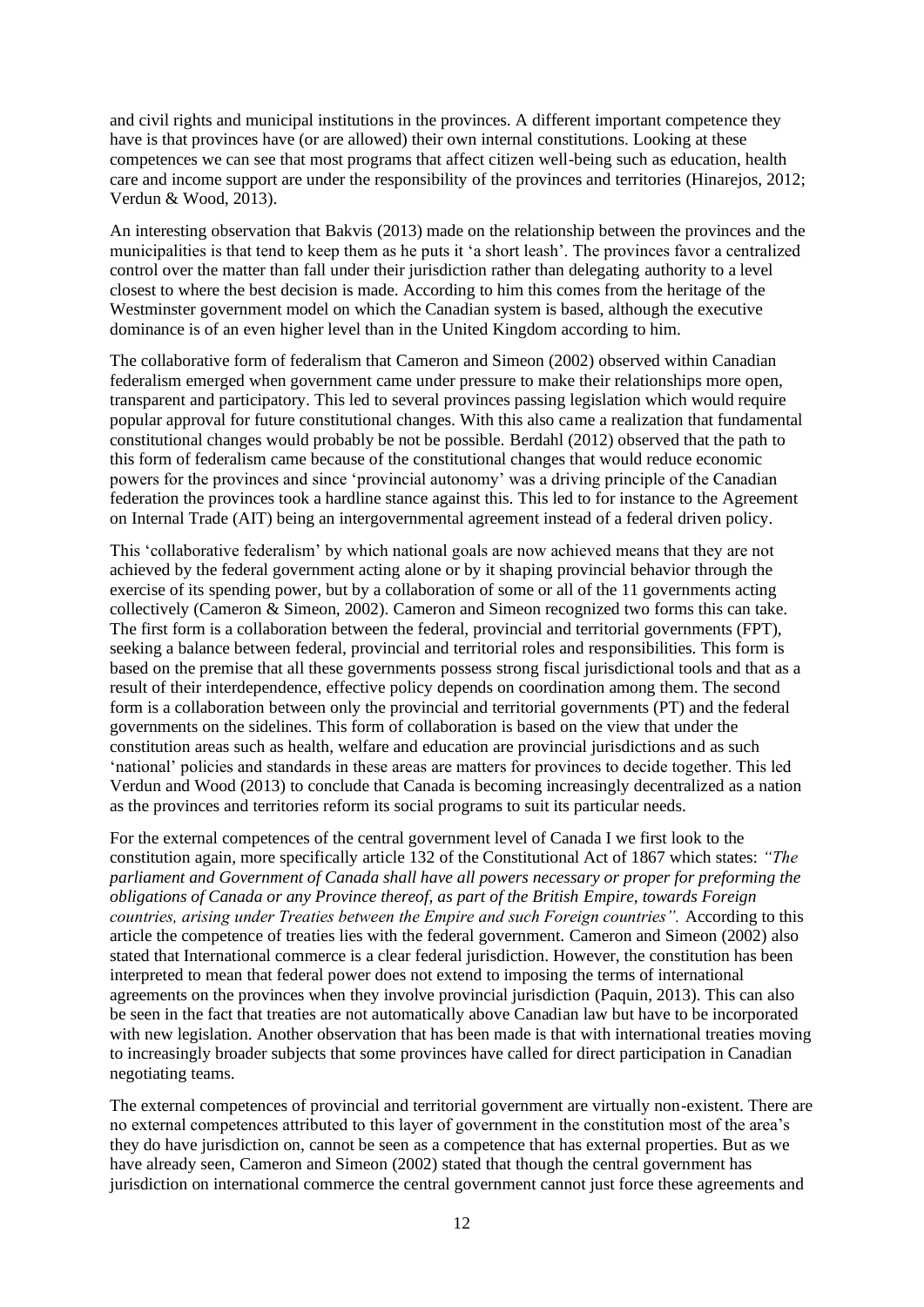treaties upon the provinces. However, what we do find is that the provinces get a bigger role within the treaty making process. Paquin (2013) made a comparison in his article "Federalism and the Governance of international trade negotiations in Canada: Comparing CUSFTA with CETA" between the trade agreements that Canada negotiated with the United States and the one with the EU. One of the striking points he found is that the EU insisted that the Canadian negotiating team included provincial representatives where this was not the case with the negotiations with the US.

The reasoning behind the request of the EU to include provincial representatives have two major reasons. The first reason is that the negotiation and implementation of international trade agreements now include the jurisdiction of federated states. The EU insisted on the inclusion because they are particularly interested in accessing Canadian municipal and provincial public procurement contracts. This 'new generation' free trade agreement focusses next to the public procurement contracts also on other aspects that fall under the provincial responsibility such as labor. The second reason is constitutional. The EU judged that if the negotiations were to have any chance of success, representatives of the provinces had to be included since the provinces are not obliged to implement accords concluded by the federal government in provincial fields of jurisdiction. These reason led the EU with the desire to ensure that the central government had provincial representatives on the negotiation team (with the premier of Quebec at the time stating that the EU had a better understanding of Canadian federalism than the central government in Ottawa) (Paquin, 2013).

When we look at Canada we find some striking points that are worth noting once more before we look at the EU. The first thing that is noteworthy is that the Senate from the central government is politically relative weak since they are appointed by the Governor-General and do not have a representative legitimacy. This leads to the Senate hardly participating in the policy-making process even though they have nearly identical powers to the House of Commons. The Governor-General has also has another competence that is put down in the constitution and that is the fact that is has the ability to dismiss the House of Commons before its mandate is completed.

It is also worth mentioning the impact that the Canadian Court has had on their political system. The judiciary system in Canada has always taken narrow interpretations on matters that involve competence attribution and policy-making which has led to a clear distinction in powers and also a need to cooperate between the different levels of government. This need to collaborate between the levels of government has become increasingly necessary as provincial governments are pushing for a more direct participation in competences that are shared or will directly affect them. This is seen in the First Minister Conference and also the FPT and PT collaboration forms. More recently however it has also emerged with international treaties and commerce. With the narrow view of the constitution it has been taken that treaties are not above Canadian law and has to be incorporated into Canadian legislation to become in effect. Since provinces will be more and more affected by the broader subjects discussed internationally they now are pushing to also be included into negotiating teams with the EU also insisting they would be included in their negotiations with Canada. The last note I want to make is an observation from Bakvis (2013) that hierarchy plays a critical role in the Canadian federation. Not in direct relations between the governments but rather within governments, with executive dominance being the primary outcome.

# European Union

In this chapter we will look how the institutional setup of the European Union is designed in a similar way as we just did for Canada. This to create an overview of its design and division of competences to make it comparable and then in the next chapter a comparison will be made. In this chapter we will try to find answers to our sub questions which we will ultimately use to answer our main research question. We will look to the institutional setup of the EU, the division of internal competences in the EU, and the division of external competences in EU and conclude with an overview and the most striking points that we discovered.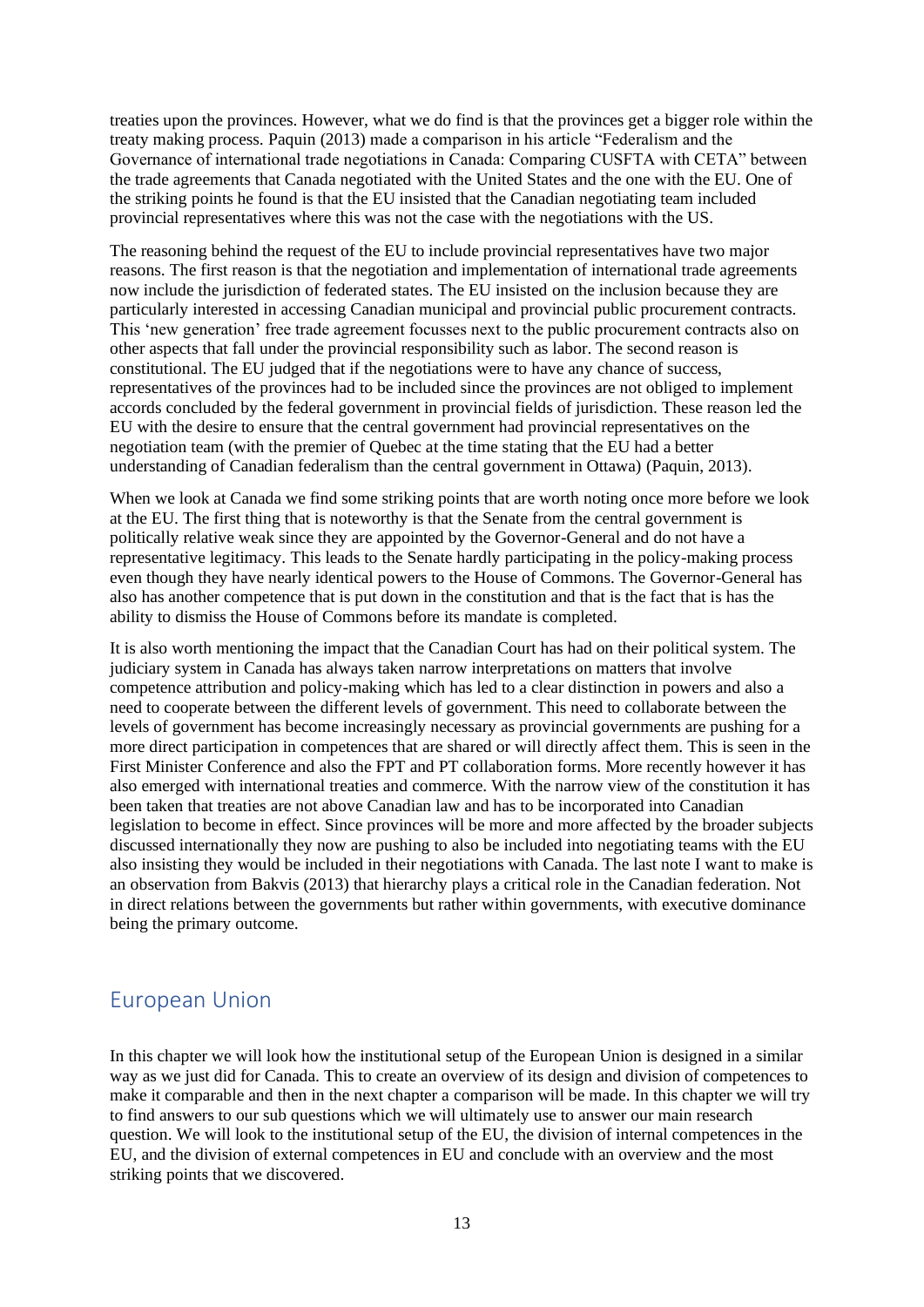The European Union finds its origins in the European Coal and Steel Community (ECSC) which was founded in 1952 by the signing of the Treaty of Paris in 1951 by the leaders of six countries (Belgium, Luxembourg, France, Italy, the Netherlands and West-Germany). In 1957 these six member signed two Treaties of Rome which established the European Atomic Energy Community (Euratom) and the European Economic Community (EEC). The EEC created a common market that removed most barriers to the movement of goods, capital, labour and services, and a common external trade strategy. During the 70s and 80s a few other countries joined among which the United Kingdom, Greece and Denmark and in 1993 the European Union was established when the Maastricht Treaty came into effect. With several expansions and with the latest big reform in 2009 being the Lisbon Treaty, the EU now has 28 Member States with the UK (2016) currently negotiating a deal to leave the European Union after a referendum in 2016 acquired a small majority (Cini & Borragán, 2016).

The European Union is often described as a sui generis entity. This implies that the EU is an unique and distinct polity. This also implies that for the European Union to be an unique polity it has to be an unique polity in its entirety, this includes the member states. It would be a claim that the EU is a departure from the nation-state and that the regional entity of the EU would supersede the states that are a part of it. However, neither of these points wholly applies (Fossum, 2006).

So the constitutional setup of the EU is not, as is often said, sui generis, and even though Wiener et al. (2018) identified an incremental step by step evolution of the European Community into an EU which they state is on "the threshold of a constitutional and political Europe that is a federal Europe", it is not necessarily there or a federal state as we know it. This evolution of the European Community and the creation of the EU however has been influenced by federal ideas in the legal, political and its 'constitutional' evolution (Burgess, 1996).

These federal influences find their origin in the post-war efforts of Jean Monnet and Robert Schuman who sought to build a peaceful, united Europe based on economic integration. Schuman believed that Europe would not be made all at once, or according to a single plan and would be built through concrete achievements that would first create a de facto solidarity. With a successful first step and an evolving common interest, a federation would emerge in piecemeal incremental fashion (Burgess, 1996).

The current European governance can according to Hueglin (2013) be understood as council governance with regard to two particular characteristics. First he identifies that within the framework of a bicameral federalism model, the upper or member-state chamber has more weight than the lower or parliamentary chamber. His second observation is that the member state chamber represent the constituent member state populations only indirectly via their governmental representatives and not directly as in a senate. Even though basic constitutional features as this have remained relatively stable, the EU now does possess its own foreign policy representative and European diplomatic service and has a common foreign and security policy (Bickerton, Hodson, & Puetter, 2015).

One of the challenges the EU faces in its governance is a set of challenges which are referred to as coherence problems. To come to prioritize and develop policies EU institutions have to overcome these challenges in order for policy-making to be effective. There are three dimensions of coherence that have been identified by Bretherton & Vogler (2013) being: vertical coherence (between levels of policy-making); horizontal coherence (between policy sectors) and institutional coherence (within and between EU institutions.

The EU can be viewed as closer to the experience of a federal union than as a federal state because its formation through the aggregation of previously independent states. Because of this one can expect the institutionalization of its decision-making system to follow a logic of separation of power, as indeed is the case. This is in the first place observed by a decision system that is based on interaction between intergovernmental (Council of the European Union) bodies and supranational institutions (European Commission, European Parliament). Then there is the more traditional separation of powers (executive, legislative and judiciary) where the supervisory role is played by an influential CJEU (Fabbrini, 2017). We will discuss the other two powers later and focus our attention first to the executive power in the European Union.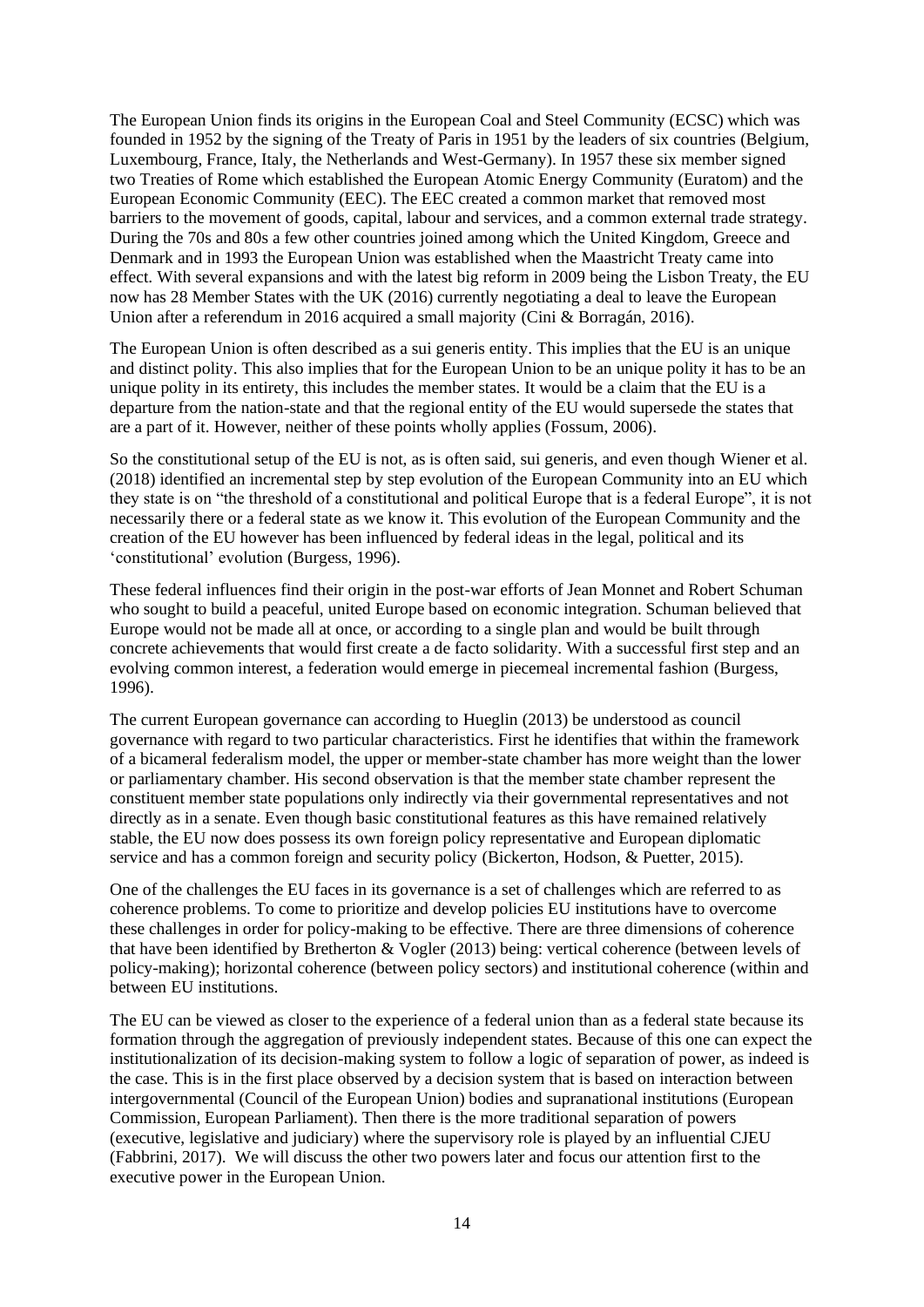The executive power resides with the European Council and the European Commission. The European Commission is a supranational body of the European Union that is comparable to national executives. It is both an intergovernmental and a supranational body as it is comprised of commissioners of one of each of the member states and has its own President of the Commission. The intergovernmental aspect of the Commission comes from the fact that commissioners are nominated by their national governments, however since it is a separate governmental body these commissioners do not represent the national governments that nominate them. The Commission is also involved in the entire policy process. Its functions within the EU system include policy initiation, monitoring of policy implementation, management of European Programmes and an important external relations role (Cini & Borragán, 2016)

The European Council is comprised of the heads of state of member states and elects its own president for the European Council and meetings are also attended by the president of the European Commission and the High Representative for Foreign Affairs & Security Policy. The election of a permanent president for the European Council was institutionalized with the Lisbon Treaty. This was done as part of the strategy to bring a previously informal institution into the formal decision-making process of the EU(Cini & Borragán, 2016; Fabbrini, 2017). The European Council rarely makes decisions but provides political guidance and impetus for European development, this is done by means of conclusions. The collegiality of national governments has become the new centre of politics for the EU (as represented in the Council and the European Council). This constitutional decision has made it possible to advance integration in policy fields which are considered politically important for member states. However, the this process of integration has not led to the a strengthening of the supranational institutions (particularly the European Parliament) (Fabbrini, 2017).

For the legislative power in the European Union we look towards the European Parliament and the Council of the European Union which is also known as the Council of Ministers. The Council of the European Union is regarded as the heart of decision-making in the EU (Cini & Borragán, 2016). All EU proposals must be approved by the Council before becoming EU law. This is also the main function of the Council, to represent their national governments in the decision-making process of the EU. Next to their role in the legislation process the Council is also allowed to conclude international agreements with other states or international organizations, approves the EU budget with the European Parliament and it coordinates the broad economic policies for member states next to a common foreign and security policy (Versluis, Van Keulen, & Stephenson, 2010). The composition of the Council is also variable according to the different policy fields that are being discussed and will comprise of the relevant ministers (or other government officials) from the member states and as an additional important note that it has a rotating presidency. Decision in the Council of the European Union are made either by unanimity or qualified majority with abstentions not counting as 'no' votes.

The European Parliament is the only directly elected body in the European Union and thus represents the interests of the European people. It currently consists of 751 members of Parliament and has the shared functions with the Council of the European Union to legislate and approve the EU's budget, and exercises democratic supervision over all EU institutions. The legislative power of the Parliament is comparable to that of many national parliaments. This entails that they have the right to amend and reject Commission proposals and have the right to scrutinize, appoint and dismiss the Commission. A striking fact when observing the EP is that even though it is unique in the fact that it is a multinational and multilingual composition its behavior is similar to that of an ordinary parliament, it organizes and votes along the classic left-right lines. In contrast to this behavior in parliament the campaigning to get into the European Parliament does happen based on a campaign on national rather than European platforms.

Like any federal type of state the EU is also comprised of a central government, in this case the institutions of the European Union, and regional/provincial type governments with their own competences and responsibilities, which in this case are the member states of which the EU is comprised. Each of these member states will also have their own forms of provincial and municipal governments. The way these different levels interact within the EU and the EU institutions has changed over time and despite these changes the European integration has proceeded. Bickerton et al.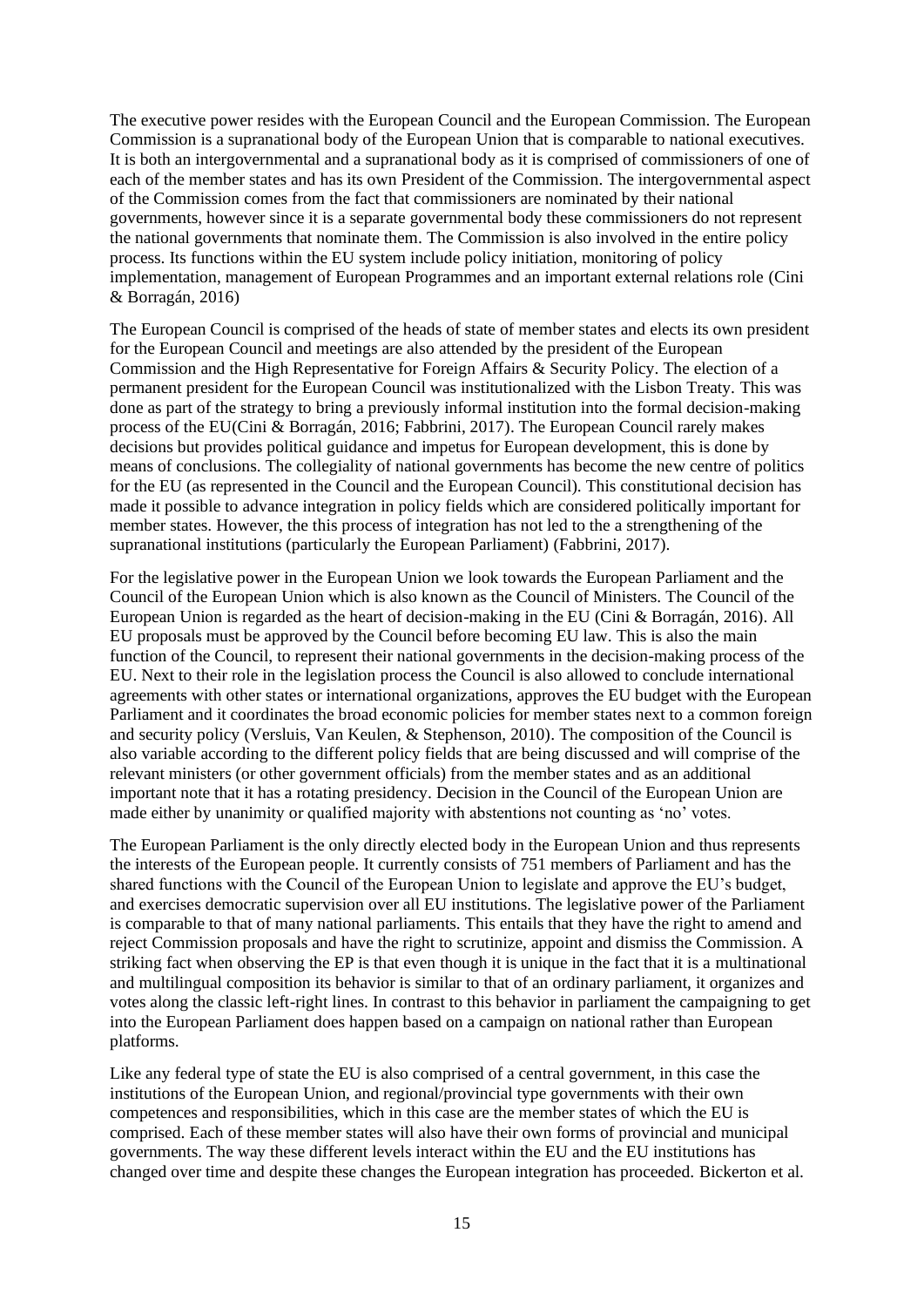(2015) observed that were after the Maastricht Treaty integration/decision-making has taken on a new form of intergovernmentalism. This new form is defined by an absence of supranational decisionmaking that was typical for the Community method before the Maastricht Treaty. They observed an expansion in the initiating powers of the Commission, the resort to majority voting to pass legislation binding on member states and the creation of new institutions that have concentrated the powers and activities of national governments and national representatives.

In regards to the influence in the legislative process Fabbrini (2017) observed that even when the European Parliament participates in the co-legislative procedure in the approval of regulations and directives it does not have an equivalent power in the operation of legislative measures. It lacks an independent budget apart from the financial transfers by member states and this results in an absence of the basic resources in order to claim it plays a balancing role in the intergovernmental institutions. This can also be found in the role of national parliaments in the legislative process as observed by Verdun (2013). Although the national parliaments have no formal part in the process, after the Lisbon Treaty, if national parliaments feel that a given legislative proposal be better developed at a lower level the Commission must withdraw the proposal or provide better justification of why it should nevertheless be an EU-level legislative proposal (subsidiarity principle).

In the EU the judiciary power has been attributed to the Court of Justice of the European Union (CJEU) and is sometimes informally also known as the European Court of Justice (ECJ). This is the highest level of the judicial arm of the EU, but it is also comprised of a European General Court (EGC) and specialized courts. Next to this every member state still has their own justice system which is operates mostly independent from the European level of administration of justice. The role of the European courts is to ensure that member states and institutions abide by EU law and that it is interpreted and applied the same in the member states. As the EU courts are only tasked with observing EU law, the role of the EU courts is much more limited than that of national courts. Their jurisdiction has been extended, after the Lisbon Treaty, to cover all actions of all EU institutions except in areas that are excluded by the treaties. This way the courts are legally limited by the treaties and politically by the member states. It is worth pointing out that even though the EU courts only have jurisdiction on cases of EU law, their decisions are binding EU institutions, member states but also individuals (Cini & Borragán, 2016; Versluis et al., 2010).

During the existence of the European Union and the European Community the European Court of Justice has emerged as significant actor in the European integration, which has been referred to as 'judicial activism'. This judicial self-empowerment by the Court placed the Court's interpretation of economic liberties not only above member state laws and constitutions, but also beyond the political choice of EU legislation (Scharpf, 2017). Even though the 'establishment of a single market' is recognised as a heading of legislative competence within the constitutional framework of the EU the EU legislature's relative inability to perform in this field meant that the Court was better positioned to act, with the result that the Court of Justice claimed a more predominant role in driving the project of market integration (Hinarejos, 2012).

The basis for the judiciary system of the EU also differs from the national constitutions in a few crucial aspects namely that federal constitutions have rules to organize the federal level of government and allocate governing competences to the levels of government, and it will usually stipulate a number of fundamental rights and freedoms. European treaties, which can be seen as the counterpart for the national constitutions, are going far beyond these core aspects by regulating to great detail a wide range of topics that in democratic constitutions would be left to be determined by political legislation. This leaves Scharpf (2017) with the conclusion that EU features more constitutional law than constitutional federal states.

The competence division of the European Union is specified in articles 2 through 6 in the Treaty on Functioning of the European Union (TFEU). In article 2 the different forms of competences are defined that exist between the EU and its member states. There are competences that are exclusively attributed to the EU alone called the exclusive competences, there are competences that are shared between the EU and its member states and competences that are exclusively attributed to the member states alone. In the case of a shared competence the member state may legislate to the extent that the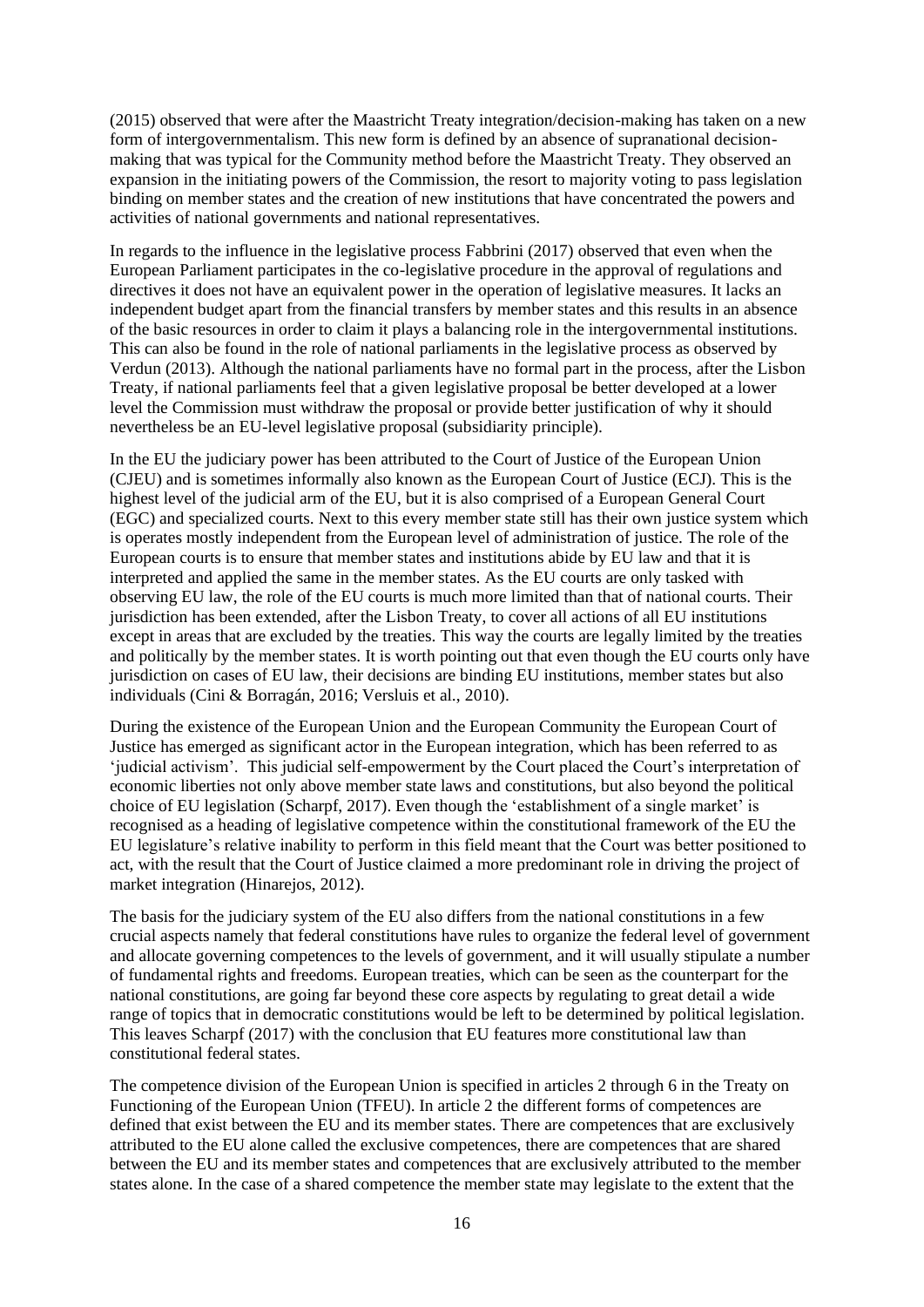EU has decided to cease legislating. With the shared competences the member states are allowed to continue composing this legislation. Its only restrictions are that it has to meet the minimum requirements set by the EU and it is not allowed to interfere with the functioning of the internal market of the EU.

First, let us take a look at what internal competences are solely attributed to the EU in article 3 TFEU. It provides the EU with sovereignty in the areas of the customs union, the establishment of the competition rules for the internal market, a common commercial policy, the conservation of marine biology resources and the monetary policy for those member states who are a part of the Euro. From these attributed competences we can see that only in monetary affairs does the EU enjoy quasi statelike powers, even though these are restricted by treaty provisions. However, EU capacities have expanded more than appears in this treaty. The euro crisis has led to the creation of a permanent European emergency fund, the European Stability Mechanism (ESM) (Genschel & Jachtenfuchs, 2016). Although this gives some more capacities to the EU, it still lacks some key action resources of the modern state. Its administrative capacity is tiny, and while the EU does have some competences in monetary affairs, it has no taxing power and cannot issue debt.

One important aspect to note however is that even though the European Union may not have any competences or mandates in a certain area, should action be required by the EU within the framework of policies defined in the treaties, to attain the objectives or goals set out in treaties, and the necessary powers have not been attributed, the EU is allowed to take action according to article 352 (TFEU). The requirements which have to be satisfied however have a relatively high threshold. The envisioned action, for instance, may not lead to EU competences being extended beyond those provided for the treaty. And if applied a proposal from the Commission has to be adopted unanimously by the Council after gaining consent from the Parliament.

There is however an important lack of resources that are evident in EU. The European Union itself has no army or police force, which entails that should a national government brake its treaty commitments, the EU has no armed forces with which to contest that decision (Marks, Hooghe, & Blank, 1996). The administrative capacity of the EU is also small, as is its budget for which it depends on the contribution of member states. It also has no taxing power and cannot issue debt. That is not to say that it does not have any influence with these resources. In monetary affairs the EU enjoys quasi statelike powers for purposes of macroeconomic steering and fiscal stabilization and, despite the absence of a common army, the EU has staged military missions and also commands a 'quasi-supranational diplomatic corps', the European External Action Service (EEAS) (Genschel & Jachtenfuchs, 2016).

As we already established in our overview of the internal competences of the EU the competence to impose taxes is solely attributed to the member states of the EU. This is a clear state-like resource and one that has a big impact on the EU since this means they are dependent on the contributions of the member states which will typically be about 1 percent of the total GDP of the European Union (Verdun & Wood, 2013). Next to having a relatively small budget, the EU also doesn't have its own police force but Member states employ their own police force to maintain law and order within their borders.

The EU has some competences that are shared with its member states, meaning that in these areas both the EU and its member states have the ability to create legislation. For member states this is however only allowed where the EU does not exercised its competence or has decided to not exercise its competence. Policy fields that are included as shared competences between EU and its member states are the internal market, social policy, environment agriculture and fishing, economic and social territorial cohesion and energy to name a few (article 4 TFEU).

Next to shared competences there are also the supportive competences in which the member states make the legislation and the EU can only intervene to support, coordinate or supplement the legislation that is made by the member states. So these fields lie within the jurisdiction of the member states and the EU can only provide a supportive role from the side lines. These fields are Education, industry, culture, civil protection, administrative cooperation and public health (article 6 TFEU). Important to note with these competencies is that should the EU choose to play a role within these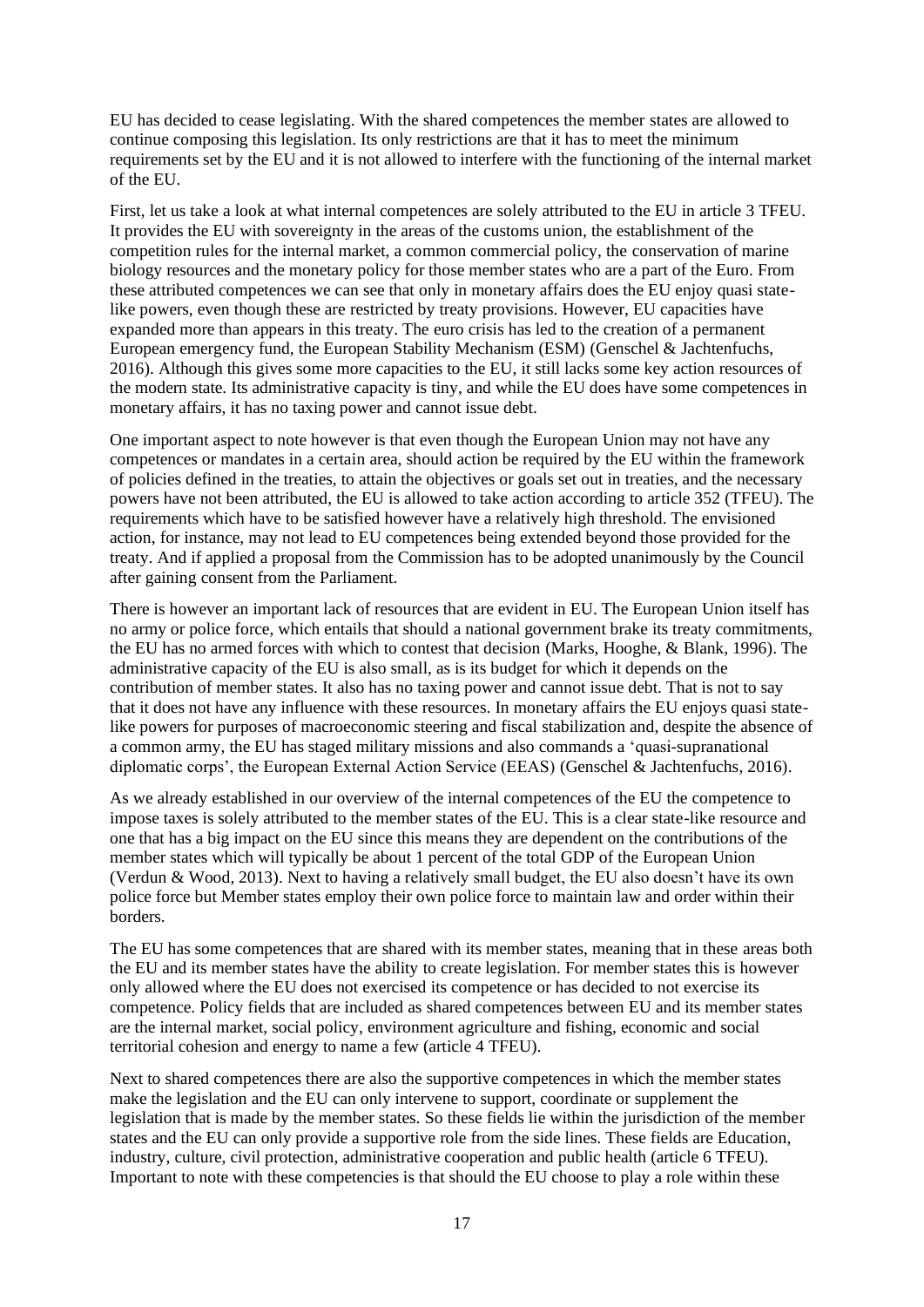competences, the EU's legally binding acts may not require the harmonisation of EU countries law and regulations. Meaning the EU does not have the power to create a more similar form of education throughout the Union for instance.

Puetter (2012) also made a paradoxical observation with the coordination initiatives after the Lisbon process. He observed that instead of new transfers of formal-decision making competences to a community level, they remained at the intergovernmental level. But at the same time the interest in pursuing European strategies for common policy challenges has not declined. Instead there is a greater interest in intergovernmental policy co-ordination between member states but without the transfer of sovereignty.

Now let us look at the external competence division starting with those attributed to the EU. In their article Genschel and Jachtenfuchs (2016) surmise the European Union is integrating more core state powers. They argue this because of increasing involvement of EU institutions in key functions of sovereign governments such as money and fiscal affairs, defense and foreign policy, migration, citizenship and internal security. According to Bretherton and Vogler (2013) the instruments that are traditionally employed in pursuit of external policy objectives would include political (diplomacy/negotiation), economic (incentives/sanctions) or military means. The EU has, to varying degrees, access to all three of these types of instruments. For instance with the introduction of the Lisbon Treaty a new institution was created for a clearer external representation, called the High Representative of the European Union for Foreign Affairs and Security Policy (Verdun, 2013). This external representation and competence has begun to be of a bigger relevance since the EU has started negotiating trade deals for the entire EU as a whole with other sovereign states such as the US and Canada. The big advantage this brings for the EU as an organization itself is that it has a better negotiating position because it represents more citizens than the member states themselves do and provide a bigger market as well for possible trade partners. This advantage can also be seen in the way EU for instance negotiated with Canada in CETA negotiations where they insisted on having representatives of the Provinces since they realized that like the member states for the EU, the provinces for Canada also carry a lot of influence on the outcome of the negotiations (Paquin, 2013).

On the subject matter of external competences that member states possess. If we look to the key functions again, we can see observe that all the competences are attributed to the member states and any form of external competence of the EU exists only because of the willingness of the members states to cooperate together and relinquish some of their sovereignty to the entity of the EU. So while the EU is able to conclude (trade) agreements or treaties with other countries or organizations, member states of the EU are just as free and qualified to do this and enter into agreements of their own. The same goes for any economic sanctions, border issues or military means. Member states all create and enforce their own policies that have been created and approved by their own legislatures and executives although they are expected to do this within the framework the EU has set (if this is applicable). This does mean however that in practice cooperation between member states (or at least neighbouring countries) is common and similar actions are normally taken. And with crises there is often a individual approach to damage control and first response but for a more long term recovery a common European solution is often negotiated and implemented.

So looking back on the above, we can see that the EU does have a design that is similar to that of a sovereign state. It has a constitutional design , although not an official constitution, in the Lisbon Treaty and a division of powers with a legislative, executive and judiciary power. The legislative consisting of the European Parliament and the Council of the European Union (ministers), the executive of the European Council and the European Commission. The Judiciary power lies with the European Court of Justice the European General Court and the specialized courts. So its design is organized as a state and with the Lisbon Treaty as a 'constitution' Scharpf (2017) actually argued that the EU has more constitutional law than most other states.

One of the striking aspects within the EU is that the Judiciary power has played a big role in the development of the its form. The Treaties that have been signed give the EU frameworks most of the time and member states can implement this European law into its own law within this framework.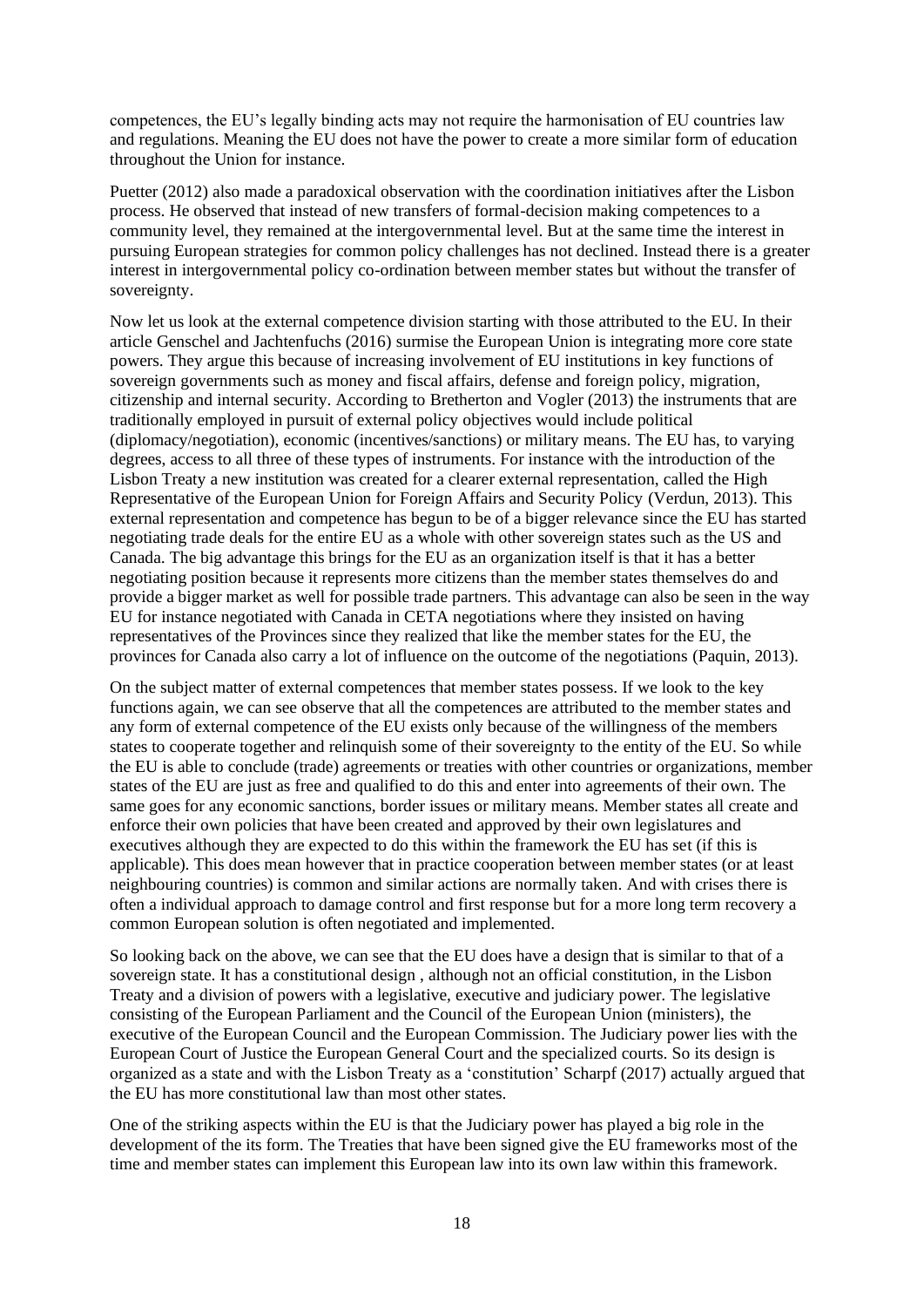However the ECJ has taken an active role in using these treaties and laws to create for instance a single market since it was better positioned and more effective to drive this project.

The division of competences is also an interesting point within the EU, since all of the EU's competences are a result of member states relinquishing the to the EU in full or to a certain degree. This shows for instance in the fact that the EU does not have its own military and police force, cannot levy taxes or issue debt or citizenship. However, although they do not have any official competences in these fields the EU does have some degree of influence and power into these matters.

### Comparison

Now that we have created an overview of both Canada and the European Union on how they are institutionally constructed and have divided their competences, we can use these overviews to compare them and answer our sub questions which will be used to answer our main research question. My sub questions focussed on three aspects which we are going to compare, that is, the institutional/constitutional setup and the division of internal and external competences between the central and decentralized levels of government. I will use the same structure as used in the descriptive chapters so will first discuss the design of the governments, than the internal competences and finally the external competences.

Our first sub question was how the EU and Canada compare on an constitutional/institutional setup. And as Hueglin (2013) noted, both the EU and Canada were created as coming-together federations. Both were formed from with multiple actors/states coming together and have developed since then into what can be seen more as holding-together federations. Both the institutions have a focus on developing the institution further but with a strong emphasis on also maintaining the union since both consist of members with strong identities and groups.

Drawing a comparison on the executive level an interesting differentiation I observed between both of the executive levels was that where in the Canadian system the Upper House (or Senate) in the system is weak due to a lack of legitimacy since their appointment is not by election, The European Union's executive level, consisting of the European Commission and European Council, is actually quite influential despite it also not being representative by elections.

Another important aspect that is comparable is the fact that both cannot unilaterally set the agenda or policies for some of the most important policy fields and have to take provincial and member state agendas and wishes into consideration. An important difference here however as noted by Hueglin (2013) is that while this intergovernmental form of cooperation between levels exists with both, in Canada it has a predominantly vertical dimension between levels of government as where the EU's has more of a horizontal dimension between member states.

In the constitution-making efforts of the EU and Canada, according to Fossum and Jachtenfuchs (2017), both executive levels also take a central role in the constitution-making/changing process and have some parallels despite the differences in their systems and procedures to create or change these.

On the legislative level both the EU and Canada depend on an intergovernmental cooperation to successfully legislate. For the EU this mostly comes in the form of the Council of Ministers in which representatives of the member states on the relevant topic come together to form a proposal which then has to be approved by the European Parliament. In Canada it happens in the form of a ministerial council that can consist of the federal, provincial and territorial representatives or purely a cooperation between the provinces and territories. This focus on horizontal coordination on decisions comes from the fact that federal decrees might be opposed by the provinces because of a dissatisfaction or desire to legislate at a provincial level.

A noteworthy difference is that where in the EU the subsidiarity principle gives member states the ability to provide certain legislation at a lower level because of a possible better execution of it, in Canada policy fields are clearly attributed to a level or otherwise when they are shared or unclearly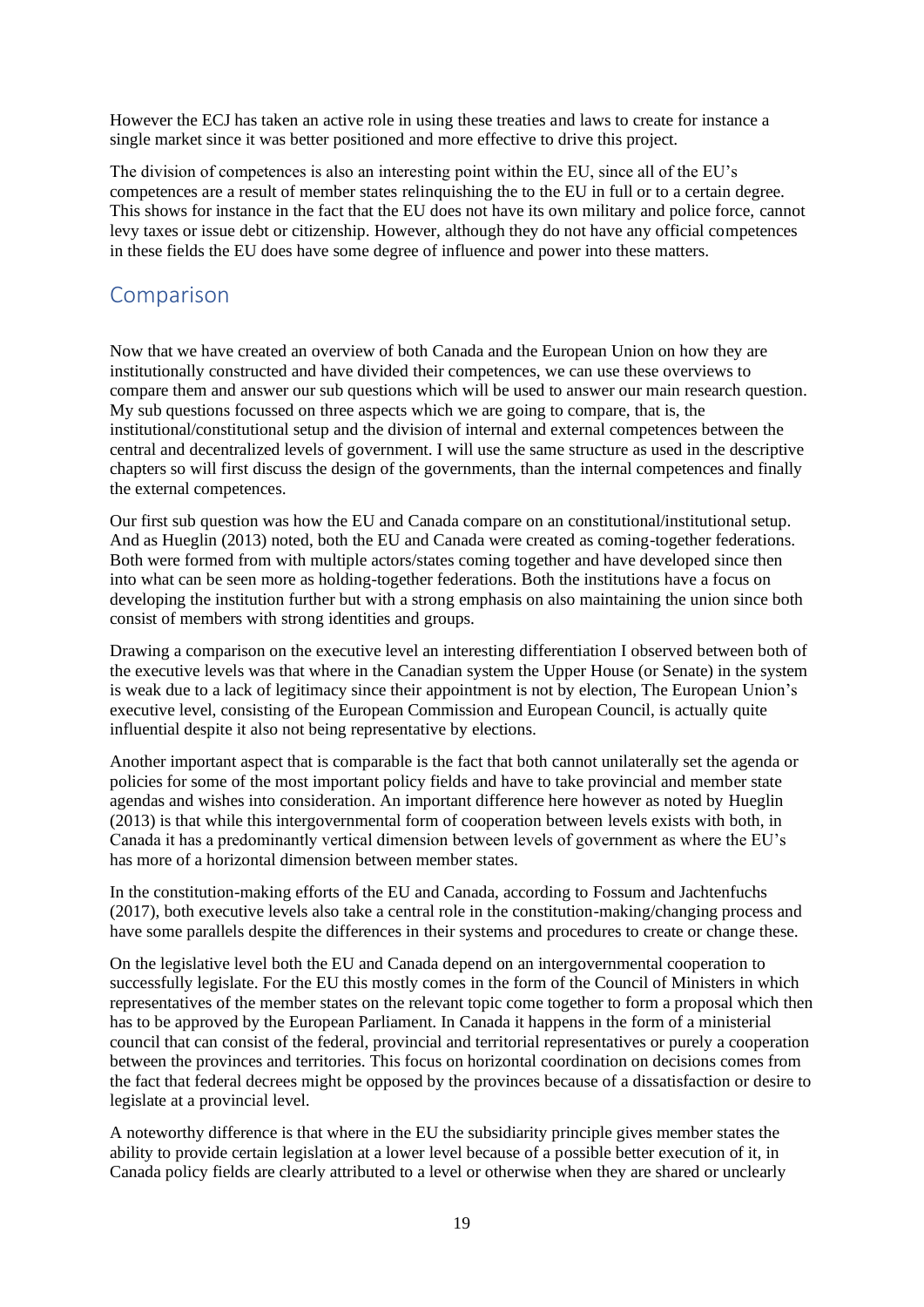defined the use of intergovernmental negotiations are used. However if there is no consensus to be found the federal government will often impose a solution.

One major difference that has to be highlighted between the EU and Canada on the judiciary power in the respective systems is the big difference in approach both courts have taken on the point of the task of market-making. In Canada courts have shied away from this task and left this task to the political process and taken a narrow and literal view on law, considering it not their place to make jurisdiction or explaining the law. To the contrary however, in the EU, the judiciary has taken up this task at various degrees at different moments and thus effectively help build the single market we know today (Hinarejos, 2012).

Looking at making rulings by courts the two judiciary powers operate somewhat similar. In the EU the treaties are incorporated into the law of the member states and courts make rulings on the basis of EU law. Next to this every member state still has its of judiciary system. For Canada also has federal courts and provincial courts and makes rulings on the basis of Canadian law. The federal court mainly focuses on the dealings that are concerned with the federal level, and provincial with federal and provincial laws and legislation. An important aspect however of the Canadian system is that treaties do not automatically apply over existing laws but have to fist be incorporated into new legislation.

The next sub question was on the division of internal competences between the governmental levels in Canada and the EU. On a basis on Internal competences the EU claim quasi-state like powers in monetary affairs. They have solely been attributed the competences on the areas of the customs union, the establishment of the competition rules for the internal market, a common commercial policy the monetary policy for those member states who are a part of the Euro, however the EU does not have the competence to raise taxes or issue debt and is dependent on the contributions of its member states for its funds which means it has a relatively small budget of about 1% of the GDP of the EU. Most statelike competences thus still lie with its member states although the EU might have some influence on them if they are shared competences or supportive competences. Next to the lack of taxing power another important missing competence is the lack of a police force or army.

Canada has a similar arrangement where competences are either attributed to a level of government or shared. The federal government here does have the power to raise taxes, issue debt and also citizenship, property and marriage for instance. An important difference here is that the federal government also makes substantial grants to the provincial/territorial governments which make up about 23% of their budget. Some competences that are shared in Canada consists of education, agriculture and immigration. And an important feature is that when a competence is assigned to both levels or not clearly assigned they use an intergovernmental form of federal-provincial meetings and interprovincial meetings.

Having looked at the internal competences, we now look to our sub question on the external competences. For Canada the external competences are exclusively attributed to the federal government. There is however an important side note to make with this observation and that is that the judiciary power has interpreted the law to mean that federal power does not extend to imposing the terms of international agreements on the provinces when they involve provincial jurisdiction (Paquin, 2013).

In the EU the situation is the other way around, all competences lie with the member states and any form of external competence of the EU exists only because of the willingness of the members states to cooperate together and relinquish some of their sovereignty to the entity of the EU. So while the EU is able to conclude (trade) agreements or treaties with other countries or organizations, member states of the EU are just as free and qualified to do this and enter into agreements of their own. However, the EU is integrating more core state powers. The EU has an external political representation, called the High Representative of the European Union for Foreign Affairs and Security Policy, and possesses the ability to use economic means (incentives/sanctions) to a certain degree and even though the EU does not formally have a military force the EU has staged military missions.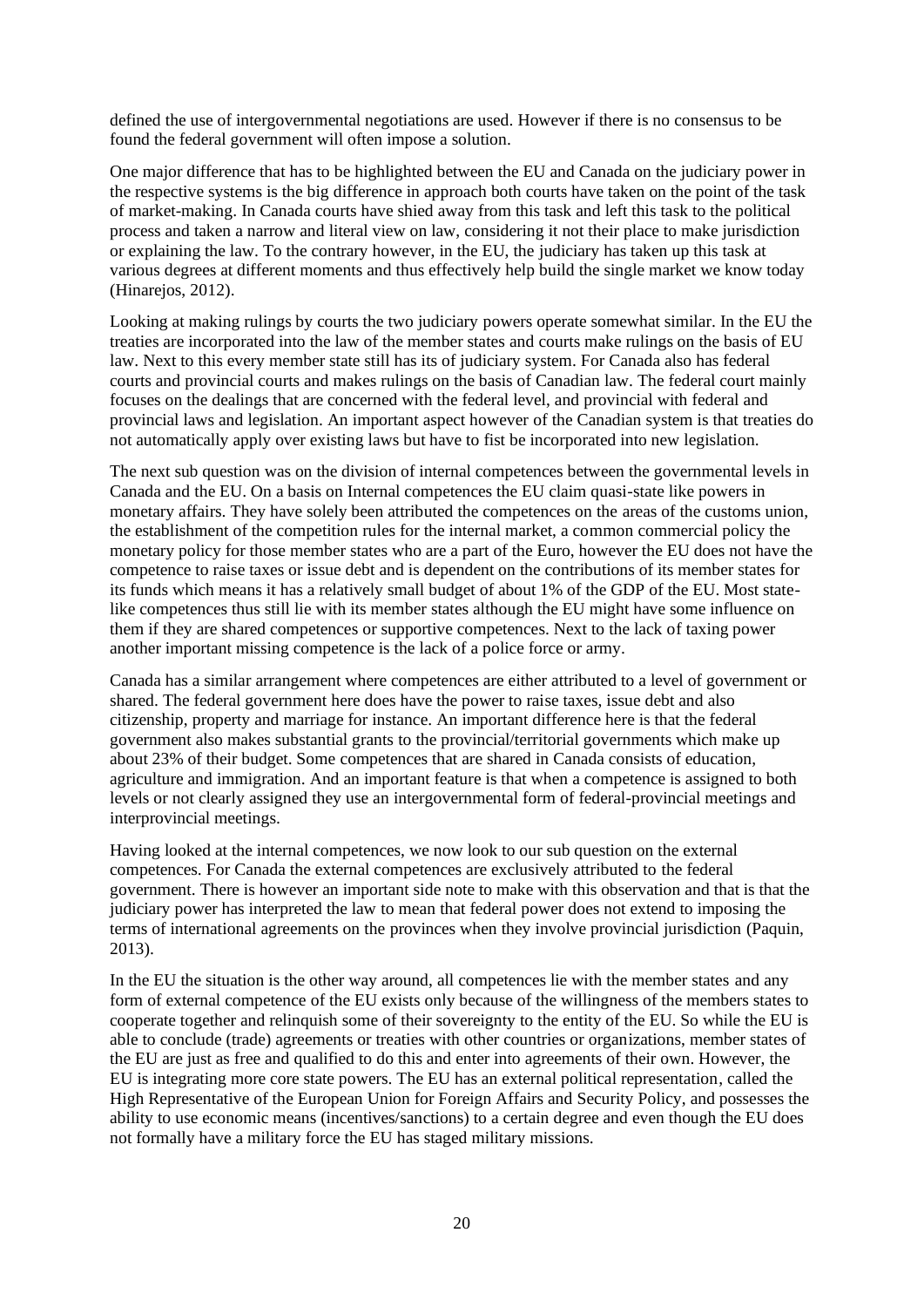An interesting observation that can also be made here is on the negotiations between the EU and Canada on a trade deal. Namely that the EU insisted that the Canadian negotiating team included provincial representatives where this was not the case with the negotiations with the US. Although normally not having any external competences to formally have a role in these negotiations, the EU insisted on the inclusion because of the possibility of blocking any agreements because of the judiciary interpretation stated before.

# Conclusion

Now that we know the differences and similarities of the constitutional/institutional setup and the internal and the external competences divisions of Canada and Europe these can be used to return to our main research question and answer it. The goal of this research was identify similarities and differences between the EU and Canada and how both operated between different levels of government. Our assumption here was to view the EU as a state already, to give us some idea on the state of European integration and to give us an idea what the current state of federalism is in relation to the interactions between the different levels of government.

Upon researching some of the similarities can be found among other things in the design of both the EU and Canada. Both countries have a similar approach to dividing the executive, legislative and judiciary powers in their systems. One notable difference in their designs however is that in Canada the Upper Chamber or Senate is relatively weak because of lack of direct representation, whereas in the EU the Council of Ministers, even though it also lacks direct representation, has comparably quite a bit of influence.

One of the biggest differences however that has shown up is the difference in the judiciary power and how they behave and interpret their mandate. In the EU 'judicial activism' has been an important aspect in the creation of the internal market. They have used their powers to interpret treaties in a way that has led to more European integration. In Canada the courts however have used narrow interpretations which has led to a less effective federal policy towards an internal market and has created a need for the federal government to collaborate with provinces and territories to come to effective policies.

Both systems rely on intergovernmental approaches to effectively govern although there is a difference in the form. For the European Union the intergovernmental form of cooperation is horizontal, between the member states, as where in Canada it has a vertical dimension between the level of governments. Also important to note is that the EU lacks certain core state powers although they have some influence on them, the Canadian federal government has these core powers which gives them a bigger influence over the provinces and territories. The EU for instance depends on the contributions for its member states and thus has a relatively small budget in contrast Canada contributes about 23% of the budgets of the provinces and although this is unconditional it does gives some influence and there is also the possibility of additional grants which could have conditions.

Looking at our comparison from a federalism standpoint we can observe that both systems have the basic goal of creating an economic union behind as their starting point and from here have developed under different influences. Federalism incorporates patterns of both centralization and decentralization and the balancing between these is done within constitutional constraints or in the case of the European Union treaties. This balance between the centralization and decentralization can be seen in the attributions of the competences but also in the cooperation between the different levels of government within both systems.

Understanding all the differences and similarities between Canada and the EU based on this small study is difficult. To fully understand them one would need to research behaviours of the different levels of government, how the different institutions cooperate together and the effect that for instance member states and provinces have. Economic distributions between regions will probably be an important factor that was not taken into account in this study.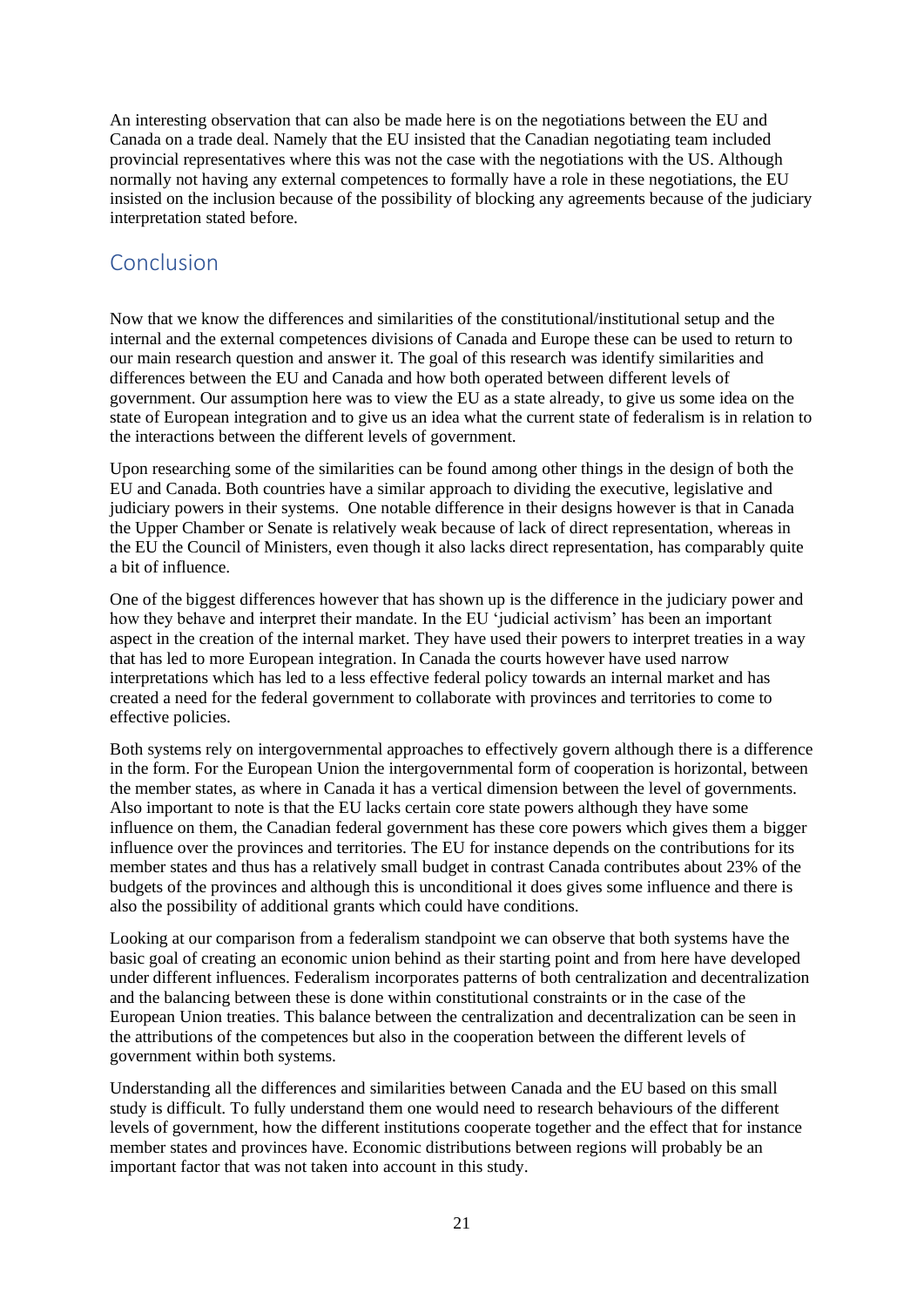To understand these type of implications better and explore them further a more in dept case study might be better suited to give more of a nuance to the general and surface level understanding that we were able to achieve with this research. Alternatively to understand either system better one could also make a comparison to federal system that is not considered as part of the Western world such as for instance Brazil.

#### **References**

- Babbie, E. R. (2016). *The practice of social research* (Fourteenth edition. ed.). Boston, MA :: Cengage Learning.
- Bakvis, H. (2013). "In the shadows of hierarchy": Intergovernmental governance in C anada and the E uropean U nion. *Canadian Public Administration, 56*(2), 203-218.
- Bengtsson, R., & Elgström, O. (2012). Conflicting Role Conceptions? The European Union in Global Politics 1. *Foreign Policy Analysis, 8*(1), 93-108.
- Berdahl, L. (2012). (Sub) national Economic Union: Institutions, Ideas, and Internal Trade Policy in Canada. *Publius: The Journal of Federalism, 43*(2), 275-296.
- Bickerton, C. J., Hodson, D., & Puetter, U. (2015). The New Intergovernmentalism: E uropean Integration in the Post‐Maastricht Era. *JCMS: Journal of Common Market Studies, 53*(4), 703- 722.
- Bolleyer, N., & Thorlakson, L. (2012). Beyond decentralization—the comparative study of interdependence in federal systems. *Publius: The Journal of Federalism, 42*(4), 566-591.
- Bretherton, C., & Vogler, J. (2013). A global actor past its peak? *International relations, 27*(3), 375- 390.
- Burgess, M. (1986). *Federalism and federation in Western Europe*: Routledge.
- Burgess, M. (1996). Introduction: federalism and building the European Union. *Publius: The Journal of Federalism, 26*(4), 1-16.
- Cameron, D., & Simeon, R. (2002). Intergovernmental relations in Canada: The emergence of collaborative federalism. *Publius: The Journal of Federalism, 32*(2), 49-72.
- Cini, M., & Borragán, N. P.-S. (2016). *European union politics*: Oxford University Press.
- Csehi, R. (2017). Horizontal coordination in federal political systems–non-centralization in the European Union and Canada compared. *Journal of European Public Policy, 24*(4), 562-579.
- Egeberg, M. (2001). How federal? The organizational dimension of integration in the EU (and elsewhere). *Journal of European Public Policy, 8*(5), 728-746.
- Fabbrini, S. (2017). Intergovernmentalism in the European Union. A comparative federalism perspective. *Journal of European Public Policy, 24*(4), 580-597. doi:10.1080/13501763.2016.1273375
- Flick, U. (2014). *An introduction to qualitative research*: Sage.
- Fossum, J. E. (2006). Conceptualizing the European Union through four strategies of comparison. *Comparative European Politics, 4*(1), 94-123.
- Fossum, J. E. (2009). Europe's 'American Dream'. *European Journal of Social Theory, 12*(4), 483- 504.
- Fossum, J. E., & Jachtenfuchs, M. (2017). Federal challenges and challenges to federalism. Insights from the EU and federal states. *Journal of European Public Policy, 24*(4), 467-485.
- Genschel, P., & Jachtenfuchs, M. (2016). More integration, less federation: the European integration of core state powers. *Journal of European Public Policy, 23*(1), 42-59.
- Hinarejos, A. (2012). Free Movement, Federalism and Institutional Choice: A Canada-EU Comparison. *The Cambridge Law Journal, 71*(3), 537-566.
- Howorth, J. (2010). The EU as a global actor: grand strategy for a global grand bargain? *JCMS: Journal of Common Market Studies, 48*(3), 455-474.
- Hueglin, T. (2013). Treaty federalism as a model of policy making: Comparing C anada and the E uropean U nion. *Canadian Public Administration, 56*(2), 185-202.